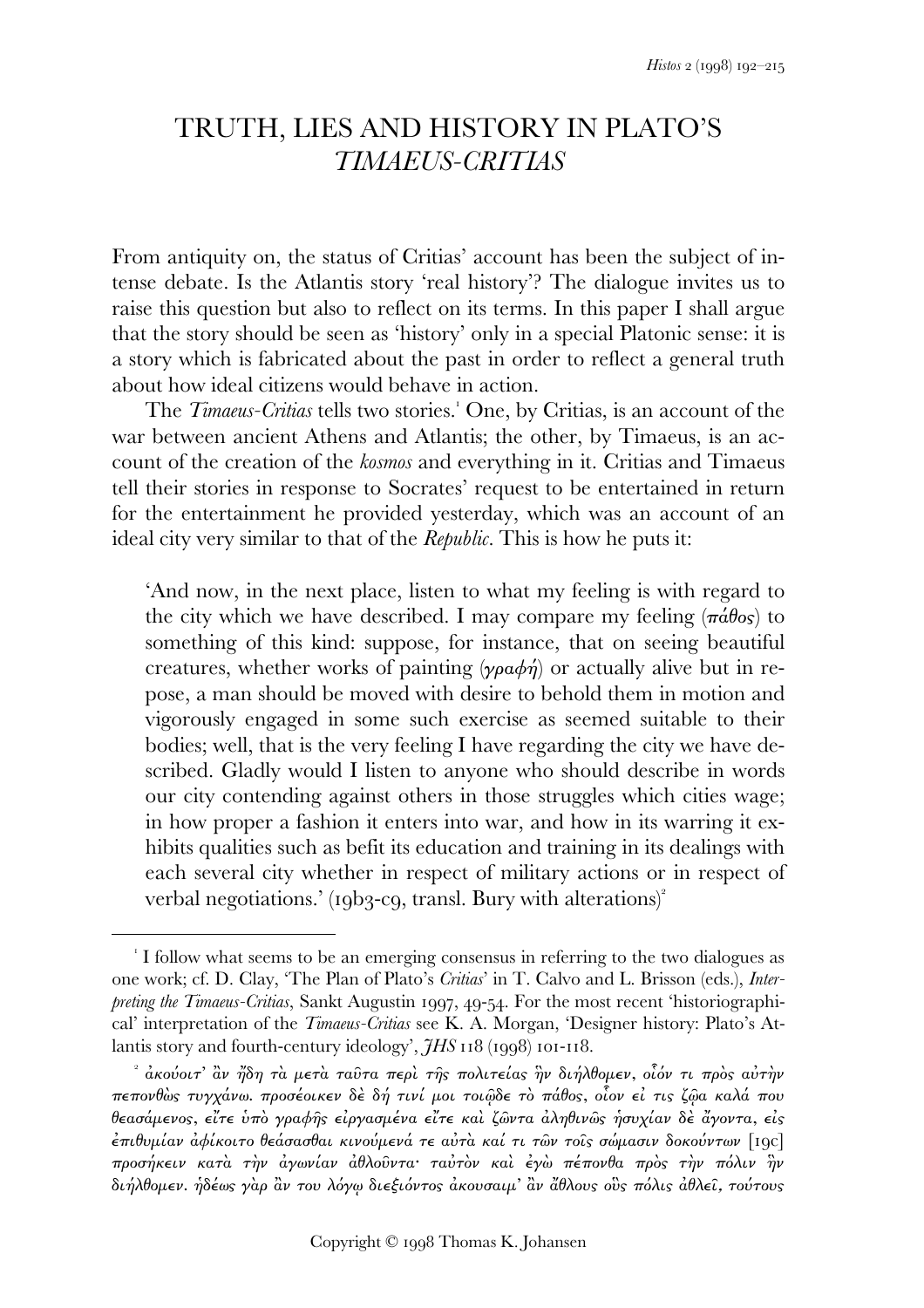The passage presents several puzzles as to how to understand the objectives of the *Timaeus-Critias*. Socrates wants to see his ideal citizens in motion rather than at rest. What does this mean? Proclus and Porphyry take the difference between being in motion and being at rest as equivalent to the Aristotelian distinction between actuality and potentiality.<sup>3</sup> Actualities perfect or complete ( $\tau \epsilon \lambda \epsilon \omega$ ) potentialities. Aristotle takes virtuous character ( $\dot{a}$  $\rho \epsilon \tau \dot{\eta}$ ) to be an acquired disposition ( $\eta \xi(s)$ ) to do virtuous deeds ( $\pi \rho \dot{\alpha} \xi \epsilon(s)$ ). The actuality that completes a virtuous character is action, *praxis*. So by asking to see the animal that was still  $(\eta \sigma v \chi \alpha \nu)$  δε άγοντα) in motion (κινούμενα) Socrates means that he wants to see perfected in action the virtuous character that his education has given his citizens.

 Though one perhaps should not press the similarity with Aristotle, this interpretation makes good sense of two points in Socrates' speech. The first is that Socrates cashes out the notion of being in motion in terms of  $\pi \rho d \xi \in \mathcal{E}$ ἐν τοῖς ἔργοις καὶ ἐν τοῖς λόγοις*.* These actions should do justice (τὰ προσήκοντα ἀποδιδοῦσαν) to the education and rearing of the citizens (τῇ παιδείᾳ καὶ τῇ τροφῇ). It is therefore natural to take the citizens' actions as in some sense actualizing their education and rearing. The combination of words and action (κατά τε τὰς ἐν τοῖς ἔργοις πράξεις καὶ κατὰ τὰς ἐν τοῖς λόγοις διερµηνεύσεις) suggests the example of a Homeric warrior who displays his  $\dot{\alpha}$ ρετή not only in the  $\dot{\alpha}$ γῶν of arms but also in that of words.

 The second point is that Socrates in the same speech goes on to say that he is looking for an encomium of the city (την πόλιν έγκωμιάσαι, **19d2**). According to the *Rhetorica ad Alexandrum* demonstration and magnification of great deeds  $(\pi \rho \dot{\alpha} \xi \epsilon \iota s \ddot{\epsilon} \rho \gamma \alpha)$  is an essential part of the encomium.<sup>4</sup> In this sense, praising the citizens'  $\pi \rho d \xi \in \mathcal{E}$  would complete the encomium of the just city that Socrates might be said to have begun in the *Republic*.

 $\overline{a}$ 

<sup>5</sup> Socrates gives his account of the just city and its citizens in reply to Glaucon's request to 'αὐτὸ [sc. τὸ δίκαιον] καθ' αὐτὸ ἐγκωμιαζόμενον ἀκοῦσαι' (358d1-2). Glaucon proposes to praise ( $\epsilon \pi a \nu \omega \nu$ ) the unjust life so that he in return can hear Socrates condemn it and praise ( $\epsilon \pi a \nu \omega \hat{\omega} \nu \tau$ os) justice (358d3-6). Socrates accepts the plan (358e1-2). This of course does not mean that what it means for Socrates to give an encomium will be the same as

αὐτὴν ἀγωνιζοµένην πρὸς πόλεις ἄλλας, πρεπόντως εἴς τε πόλεµον ἀφικοµένην καὶ ἐν τῷ πολεµεῖν τὰ προσήκοντα ἀποδιδοῦσαν τῇ παιδείᾳ καὶ τροφῇ κατά τε τὰς ἐν τοῖς ἔργοις πράξεις καὶ κατὰ τὰς ἐν τοῖς λόγοις διερµηνεύσεις πρὸς ἑκάστας τῶν πόλεων.

 Cf. fr. VII in A. R. Sodano, *Porphyry, In Platonis Timaeum commentariorum fragmenta*, Naples 1964.

<sup>&</sup>lt;sup>4</sup> Cf. Pseudo-Aristotle, *Rhetorica ad Alexandrum*, 35 and K. Dover (ed.), *Plato* Symposium, Cambridge  $1980$ ,  $12$ , who lists the four parts of the encomium as: (i) those blessings with which the subject is endowed independently of his own *aretê*; (ii) his *aretê*; (iii) his forebears; and (iv) his notable *erga* (ὅσα *...* διεπράξατο, .).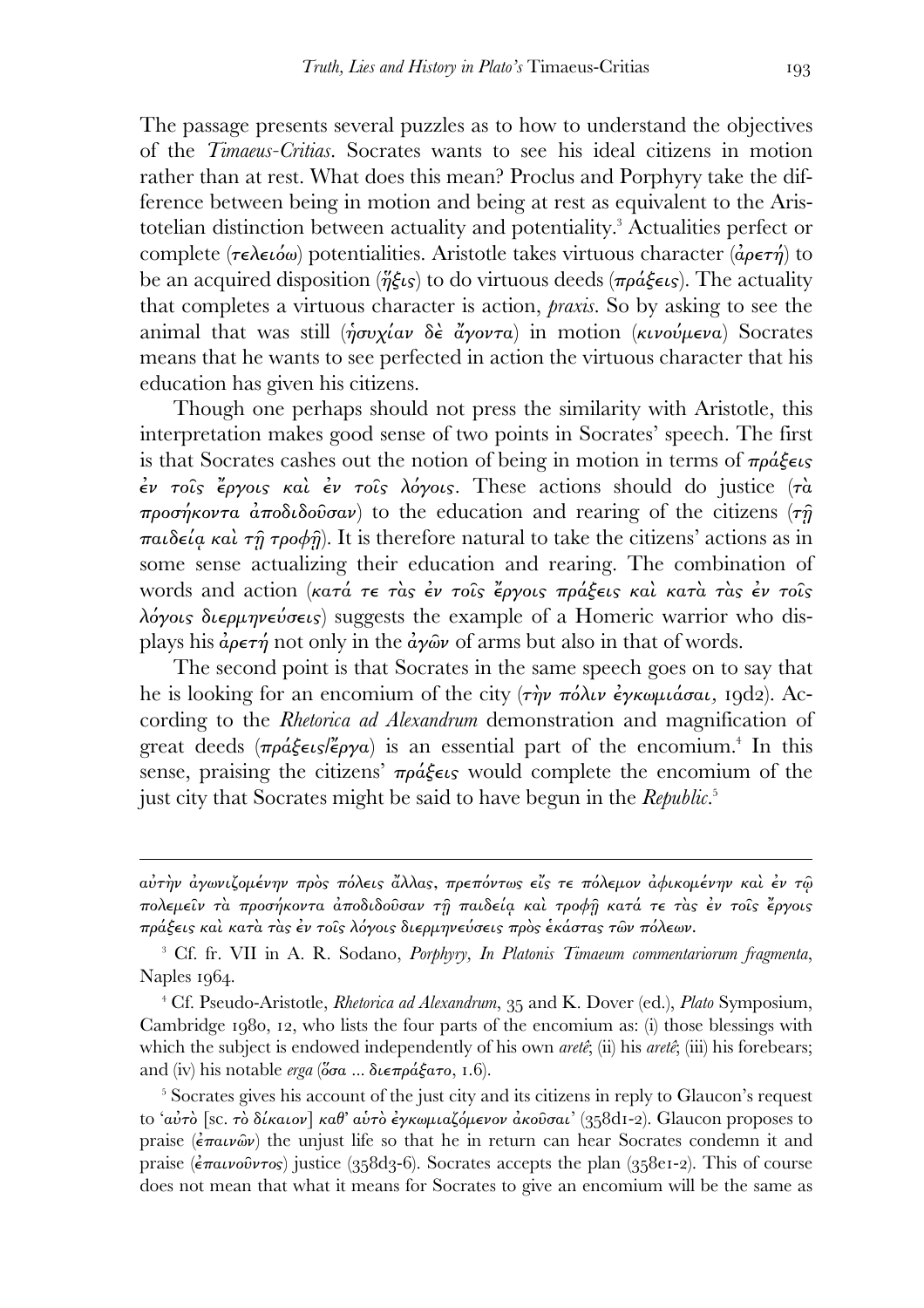The two points complement each other in view of Aristotle's comment in  $EN$  1.9 1099a4-8 that 'just as at the Olympic games the wreaths of victory are not bestowed on the most handsome or the strongest persons present but on those who enter the competition (for amongst these the winners are found), so also in life it is those amongst the καλοί κάγαθοί who act rightly (οί  $\pi \rho \acute{\alpha} \tau \tau \circ \nu \tau \epsilon$   $\dot{\gamma} \rho \theta \hat{\omega}$  who carry off the prizes'. Just as an athlete needs to show his prowess in competition, so our guardians need to demonstrate their virtuous character in action if they are going to attract our praise.

 Socrates draws a contrast between an animal wrought by painting or drawing and one which is really alive but motionless  $(\epsilon \tilde{i} \tau \epsilon \tilde{j} \tau \tilde{\sigma} \gamma \rho \alpha \phi \hat{\eta})$ εἰργασµένα εἴτε καὶ ζῶντα ἀληθινῶς ἡσυχίαν δὲ ἄγοντα). I suggest that the analogy points back to the *Republic* and the question raised there about the realizability of the ideal city. At *Republic* 472d Socrates had explained that the ideal city should not be dismissed simply if the possibility of its existence could not be proven. To make the point he uses an analogy between his description of the ideal city and the drawing of an ideally beautiful man:

'"Do you think, then, that he would be any the less a good painter, who, after portraying a pattern of the ideally beautiful man and omitting no touch required for the perfection of the picture, should not be able to prove that it is actually possible for such a man to exist?" ( $o\ddot{\epsilon}\epsilon \dot{a}v \dot{o}v$ ἧττόν τι ἀγαθὸν ζωγράφον εἶναι ὡς ἂν γράψας παράδειγµα οἷον ἂν εἴη ὁ κάλλιστος ἄνθρωπος καὶ πάντα εἰς τὸ γράµµα ἱκανῶς ἀποδοὺς µὴ ἔχῃ ἀποδείξαι ὡς καὶ δύνατον γενέσθαι τοιοῦτον ἄνδρα;) "Not I, by Zeus," he said. "Then were not we,  $[472e]$  as we say, trying to create in words the pattern of a good state?" "Certainly." "Do you think, then, that our words are any the less well spoken if we find ourselves unable to prove that it is possible for a state to be governed in accordance with our words?"'

The point of Socrates' analogy is to abstract, for the time being, from the question of the realizability of the ideal city. Later in the *Republic* (498d-502c) Socrates argues that the ideal city can indeed be realized in this world. But at this stage he does not want the question of its realizability to interfere, since he is trying to describe what the *ideal* state would be like. In the *Timaeus* Socrates seems to refer to this analogy between a verbal imitation of his citizens and of beautiful animals 'wrought by painting/drawing' (ζῷα καλα ... ὑπὸ γραφής είργασμένα,  $\log(-6)$ . Since Socrates in the *Republic* used the notion of a painted human being as a way of sidestepping the claim to represent real-

what it means for a non-philosopher, cf. Socrates' strictures on the encomium at *Sympo* $sium$  198b-199b.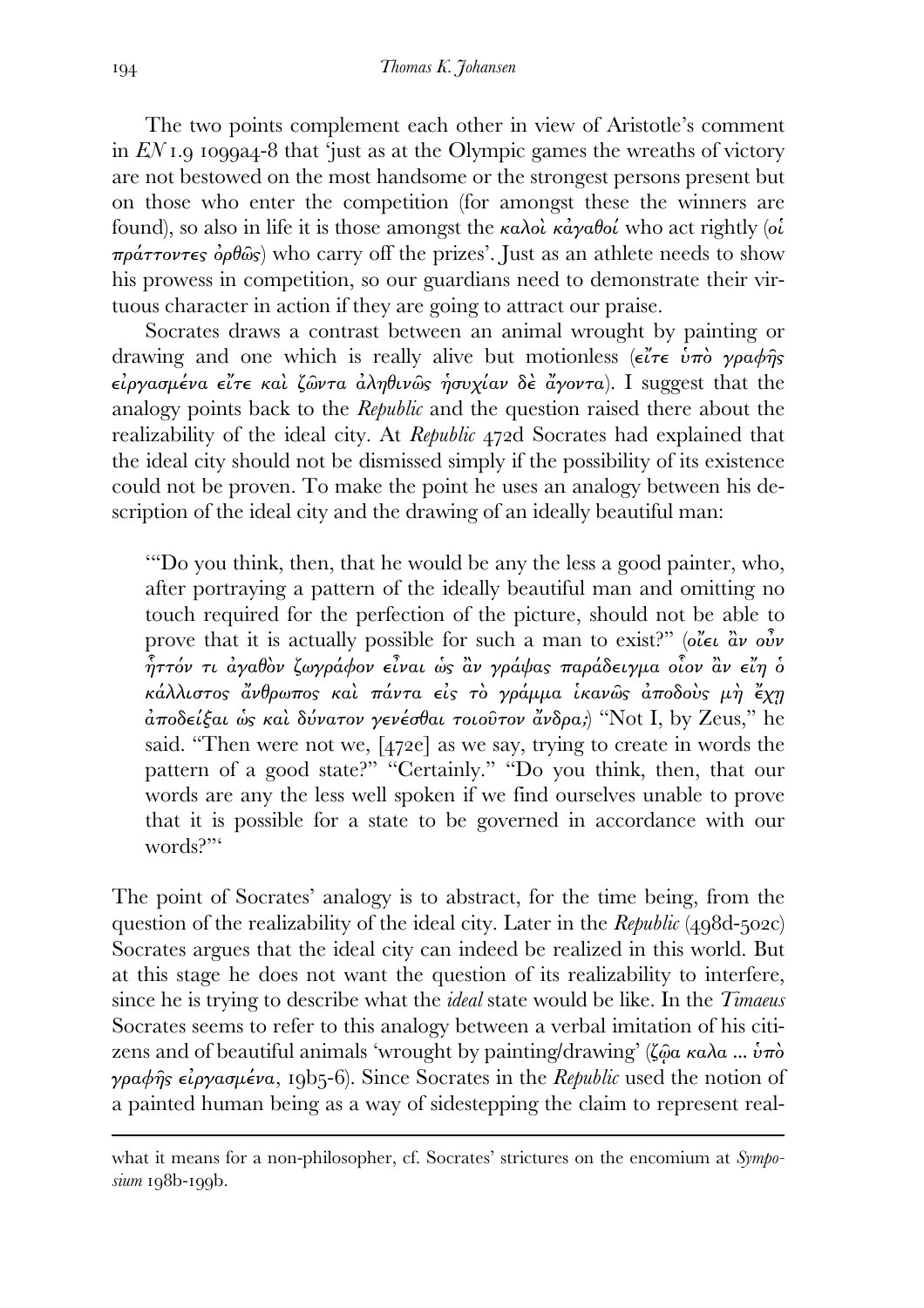ity, the natural way of taking the idea in the *Timaeus* that the beautiful animals are a product of painting is that these animals might not exist or might not be capable of existing. In contrast, the idea that they might 'also be really living' (καὶ ζῶντα ἀληθινῶς) would suggest the situation in which the animals really did exist.

 If the motionless citizens of the *Republic* might be taken either as a product of Socrates' account or as really living, then there are also two ways in which his ideal citizens could be shown to be in motion. If they were merely fictive they could be shown in motion as the characters in a fictional motion picture, or if they were really alive they could be shown to be in motion as real people, like the people portrayed in a documentary. Nabokov's novel *Laughter in the Dark* illustrates how Socrates' request might be satisfied by a fictional work. The protagonist, Albinus, an art historian, develops the desire to the see the characters of an old painting such as Breughel's in motion:

'It had to do with coloured animated drawings—which had just begun to appear at the time. How fascinating it would be, he thought, if one could use this method for having some well-known pictures, preferably of the Dutch School, perfectly reproduced on the screen in vivid colours and then brought to life—movement and gesture graphically developed in complete harmony with their static state.'<sup>6</sup>

From his admiration for the old masters Albinus had formed the desire to see their paintings turned into a movie. Compare Socrates' desire to see his ideal citizens as wrought by a painting/drawing in motion. Albinus wants to see his characters brought to life with their 'movement and gesture in complete harmony with their static state'. Similarly, Socrates wants to see his citizens performing actions that 'do justice (τὰ προσήκοντα ἀποδιδοῦσαν) to their education and rearing  $(\tau \hat{\eta} \pi a \delta \epsilon \hat{\mu} \kappa a \hat{\mu} \tau \rho o \phi \hat{\eta})$ . Albinus does not imply that the characters in the old painting will become any more 'historical' by being shown in motion. Motion may impart a greater degree of 'realism' to a painted character than stillness, but a moving picture if it is based on a fictional motionless picture will still be the invention of the artist.

 In contrast, Critias offers an allegedly historical account (i.e. a 'documentary') of Socrates' ideal citizens in the guise of the real ancient Athenians (τοὺς ἀληθινοὺς προγόνους ἡµῶν*,* d-). By saying that the ideal citizens either may just be a drawing or may really be alive Socrates has allowed for

 $^6$  Quoted from the New Directions edition, New York 1991, 8.

<sup>&</sup>lt;sup>7</sup> Incidentally, this project was later realized in the vignette of van Gogh's 'Crows' in Akira Kurosawa's 1990 film *Dreams*.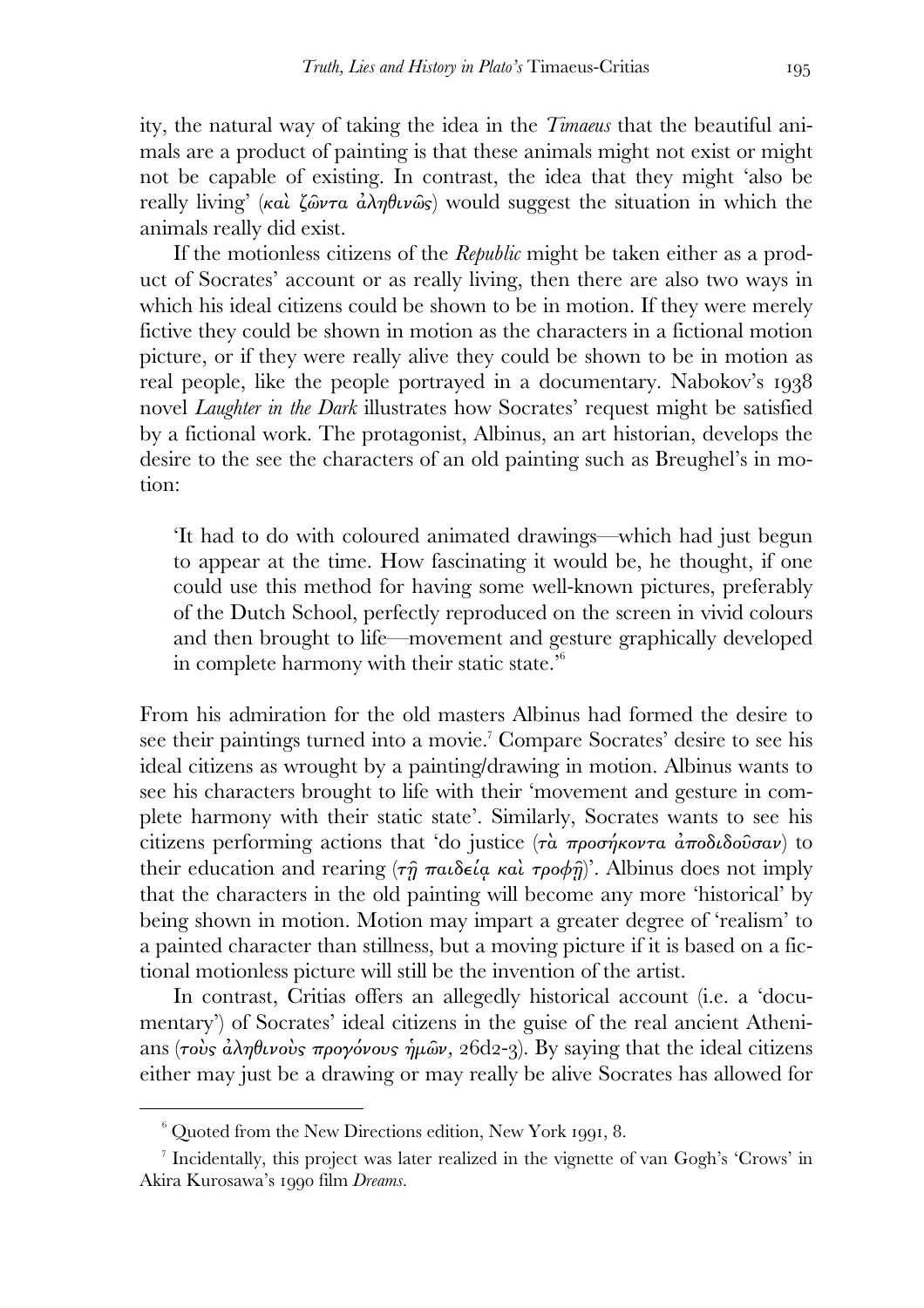such an account but has not insisted on it. Since Socrates' primary wish was to hear an account of his citizens in motion the question of its fictionality or historicity is secondary. By asking to see his ideal citizens in motion Socrates has not asked for a greater degree of historicity than he did for the account of his ideal citizens as motionless in the *Republic*. So even if Critias' account turned out to be a fiction, not history, that would not defeat the purpose of the account from *Socrates'* point of view, as long as the account adequately showed his citizens in motion, i.e. in a way that corresponded with their education in the *Republic*.

The *Republic* problematizes the relationship between history and fiction.<sup>8</sup> At *Republic* 382c1-d3 Socrates suggests that the stories we tell about the ancient past should be taken as useful inventions:

'also in the 'constructions of stories' (ἐν µυθολογίαις) which we were talking about just now, since we do not know the truth about the ancient events, we liken  $(\hat{a}\phi o\mu o\omega \hat{v}\nu \tau \epsilon s)$  the falsehood/story  $(\psi \epsilon \hat{v} \delta o s)$  to the truth as much as possible, in this way making it useful'.

The passage occurs in a context where Socrates distinguishes good from bad 'lies' or stories ( $\psi \in \delta \hat{\eta}$ ). The stories we tell about the past should be as close to the truth as possible. But since we construct such stories precisely in the absence of historical knowledge, the truth that we liken our stories to cannot itself be historical. It must be another sort of truth. In the case of the stories about the past that involve the gods the truth is how the gods would behave, given that they are good  $(379b)$ . The first line of the passage quoted ('the construction of ancient events which we were talking about just now') refers back to 380a where it was said that if we attribute to the gods the punishment of Niobe or of the participants of the Trojan War we have to make it clear that the punishment happened for the benefit of those punished. In other words, the stories have to represent the actions of the gods in accordance with the truth about them, namely, that they are good and can therefore only do good things. Given that they are good, a story that represents the gods as doing evil, or lying or changing in any way must be wrong. We can say that such a story must be wrong, not because we happen to have

<sup>&</sup>lt;sup>8</sup> I agree with Christopher Rowe's comment on the use of the concept of fiction in interpreting the *Republic*'s discussion of poetry: 'While I accept many of Christopher Gill's strictures against too easy an attribution to Plato of modern concepts of fiction ('Plato on falsehood–not fiction', in C. Gill and T. P. Wiseman, *Lies and Fiction in the Ancient World*, Exeter 1993,  $38-87$ ), it still seems to me that such a contrast is fundamental to Plato's complex deployment of the notion of *muthos*': C. J. Rowe, 'Myth, History and Dialectic in Plato's *Republic* and *Timaeus-Critias'* in R. Buxton (ed.), *From Myth to Reason? Studies in the Development of Greek Thought*, Oxford forthcoming, n. I.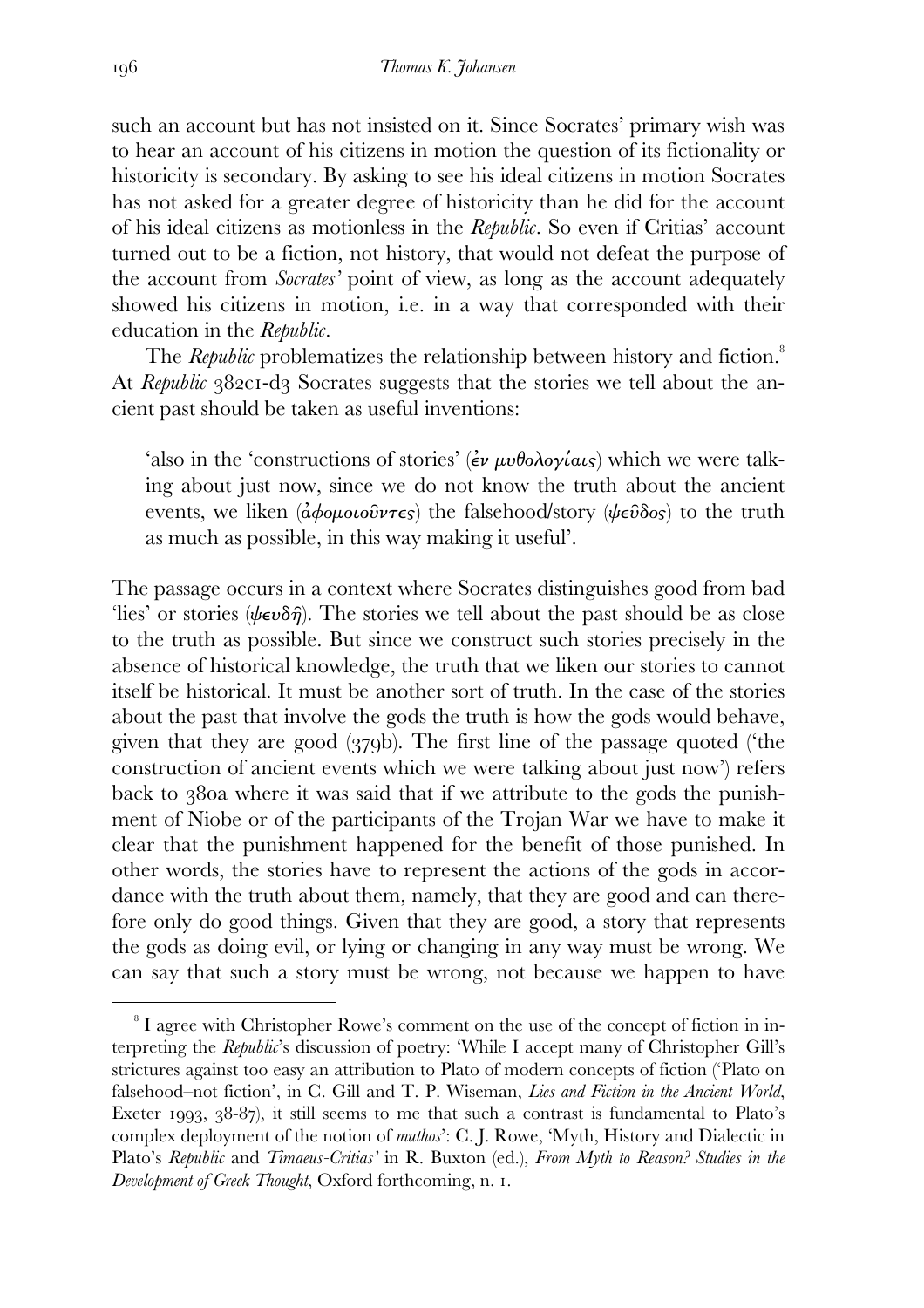any historical knowledge of what the gods have been up to but because we know what the gods *could* not do if they are perfectly good. We can deny, for example, that the castration of Ouranos ever happened not because of what we know about the past as such but because of what we know generally to be the truth about divine agency. The purpose of telling stories about the past actions of the gods is to illustrate this truth. It is not to report any historical knowledge about particular divine acts, of which we have none.

 The question of what sort of stories we should tell about the past actions of human beings, however, seems to be more difficult than deciding on which stories to tell about gods and heroes. It is not immediately clear why this should be so, for one might think that a good human being is one that does the sort of thing that a god would do and avoids doing the sort of thing a god would not do. Socrates justifies his claim that 'we can't evaluate this kind of writing (that is, writing about human beings) at the moment'  $(qqq2a10-11)$  as follows:

'"Because what we'd claim, I imagine, is that poets and prose-writers misrepresent people in extremely important ways, when—as they often do—they portray unjust people as happy (εὐδαίµονες) and just people as unhappy, and write about the rewards of undiscovered injustice and how justice is good for someone else, but disadvantageous to oneself. I suppose we'd proscribe assertions of that kind, and tell them that their poems and stories are to make the opposite points, don't you think?"— "I'm certain we would," he said. "Well, if you concede this, then won't I claim that you've conceded the original purpose of the enquiry?"—"Yes, I take your point," he said. "So we'll postpone our conclusion that these are the types of stories that should be told about people until we've got to the bottom of justice and found out how, given its nature, it rewards its possessor whether or not he gives an impression of justice." (392a13c, transl. Waterfield with substitution of 'justice' for 'morality').

The 'original purpose of our enquiry' was to show how it is more advantageous for someone to be just than unjust. This is the conclusion we want to establish but before we can do so we need to understand what justice is. For only then can we see what it is about justice that makes it advantageous to its possessor. But why do we need a separate account for justice in order to portray human beings benefiting from their goodness when we did not need such an account in the case of the gods and heroes? The short answer would seem to be that since the gods are by definition both good and  $\epsilon \dot{\nu} \delta \alpha \dot{\mu} \nu \epsilon s$ the problem of demonstrating how  $\epsilon \dot{\nu} \delta \alpha \mu \dot{\nu} \dot{\nu} \dot{\alpha}$  follows from their justice (which is the very point on which Socrates has been challenged) simply does not arise.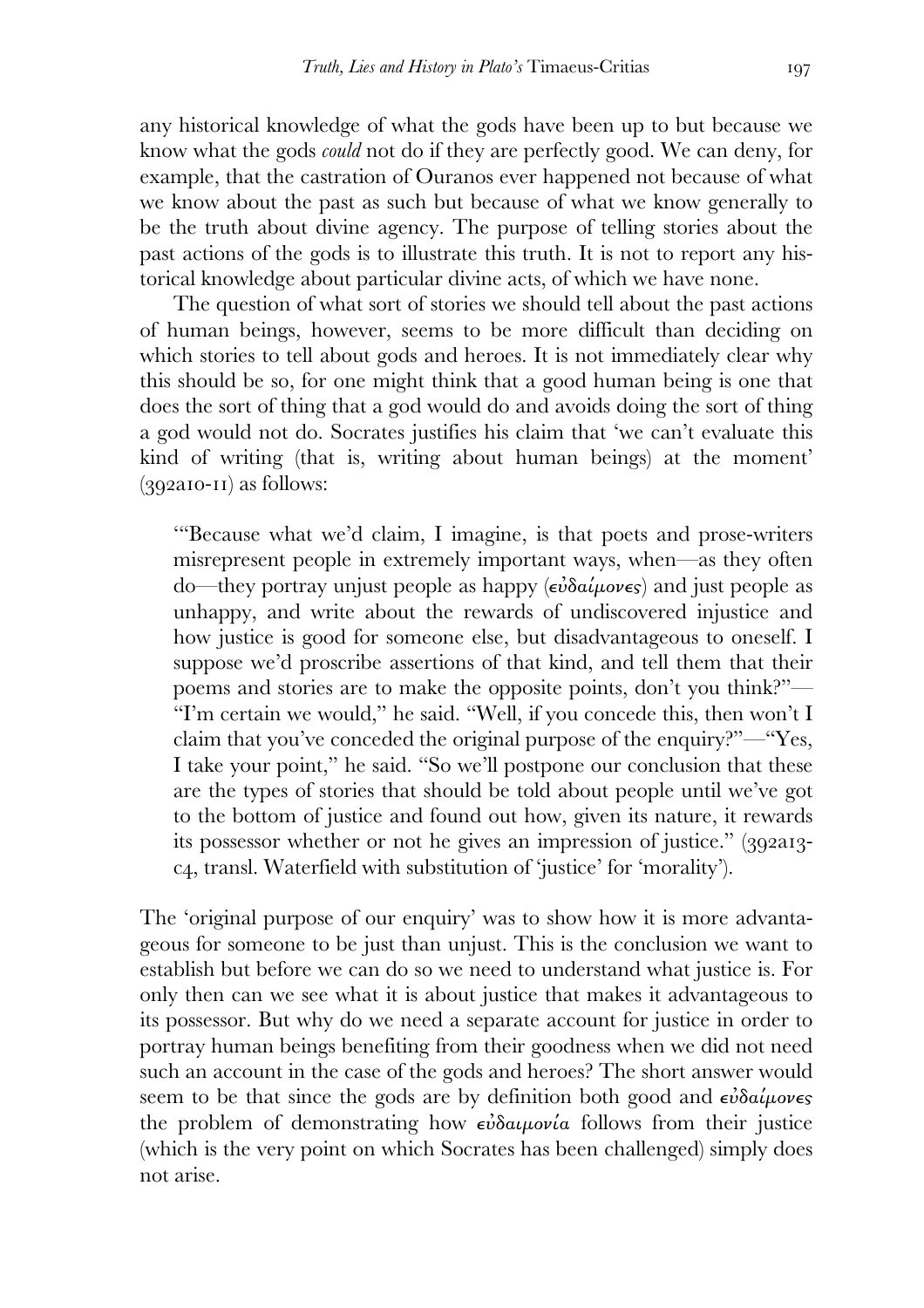By *Republic* 10 Socrates has accounted for the nature of justice and argued that justice makes one happy. But rather than saying which stories we should then tell about human beings he seems to say that we should not tell any imitative poetry at all. This comes as something of a surprise since, as we saw, Book 3 seemed to say that poetry was acceptable if it imitated the actions of good men and showed how they were rewarded for their virtue. The question was not whether to compose imitative poetry at all but how to compose imitative poetry properly. In Book 10, on the other hand, imitative poetry seems to be rejected as such. The reason given is that imitative poetry necessarily deals with what is far removed from the truth and so necessarily cultivates the wrong part of the soul. There are different ways one can try of lessening the tension between the two books. One is to point out that Book does admit into the city at least the sort of poetry that praises gods and good men  $(607a3-5)$ : 'you should know that the only poetry we can admit into our city is hymns to the gods and encomia of good men'. So it may be that imitative poetry need not *necessarily* represent a bad character' though it is its natural tendency to do so.<sup>10</sup> Socrates says that it is easier (but not necessary?) for poets to imitate an excitable emotional character because such a character admits of 'multi-faceted' imitations  $(\mu \dot{\mu} \eta \sigma \nu \pi \delta \kappa \dot{\lambda} \eta \nu)$ , 604e1, cf.  $ποι'κιλον <sup>3</sup>ηθος, 605a5$ ). A rational and quiet character, in contrast, is much more difficult for the poet to imitate (but not impossible?) and for the theatrical audience to understand, since 'the experience  $(\pi \acute{a}\theta$ os) is alien  $(\hat{\alpha}\lambda\lambda\sigma\tau\rho\omega)$  to them'. Perhaps one can say that poetic techniques naturally lend themselves to the representation of a multifaceted character, just as an artist's full palette of colours lends itself to the painting of a many-coloured

<sup>&</sup>lt;sup>9</sup> There is a problem here with the notion of  $\mu\acute{\nu}\eta\sigma\iota s$ . In Book 3 the term seems to be used for a particular sort of poetry in which the author assumes the voice of his subject (e.g. when Homer speaks in the voice of Chryses,  $\mathbb{R}_{\ell}$ , 392d-393b), whilst in Book to it is used quite generally for the imitation (in words or pictures) of a particular thing or person which is produced in the absence of any knowledge of that thing and which achieves its effect only in the absence of any knowledge in the audience. I take it that the general reference to Homer (who as an epic poet would use both  $\mu\acute{\nu}\eta\sigma\iota\varsigma$  and  $\delta\iota\acute{\eta}\gamma\eta\sigma\iota\varsigma$ , cf. 392d) and the tragedians means that the poetry discussed in Book  $\beta$  is considered imitative from the point of view of Book 10, whether that poetry employs  $\mu\ell\nu\eta\sigma\iota\varsigma$  (in Book 3's sense) or διήγησις as long as it represents its object in a way that shows no knowledge of its subjectmatter. By 'imitative poetry' I shall from now on refer to the poetry so described in Book on the assumption, however, that the poetry of Homer and Hesiod criticized in Book (which clearly does not show any knowledge of the gods and heroes) could also be understood as imitative in this sense.

 $\degree$  Note the phrasing at 605a2-6: the imitative poet isn't by nature related to the rational part of the psyche (ο δε μιμητικὸς ποιητὴς δῆλον ὅτι οὐ πρὸς τὸ τοιοῦτον τῆς ψυχῆς  $\pi \epsilon \phi v \kappa \epsilon$ , nor is his art of the sort to please it, if he wants to please the many, but rather he is naturally related to the excitable and varied character because it is easier to imitate.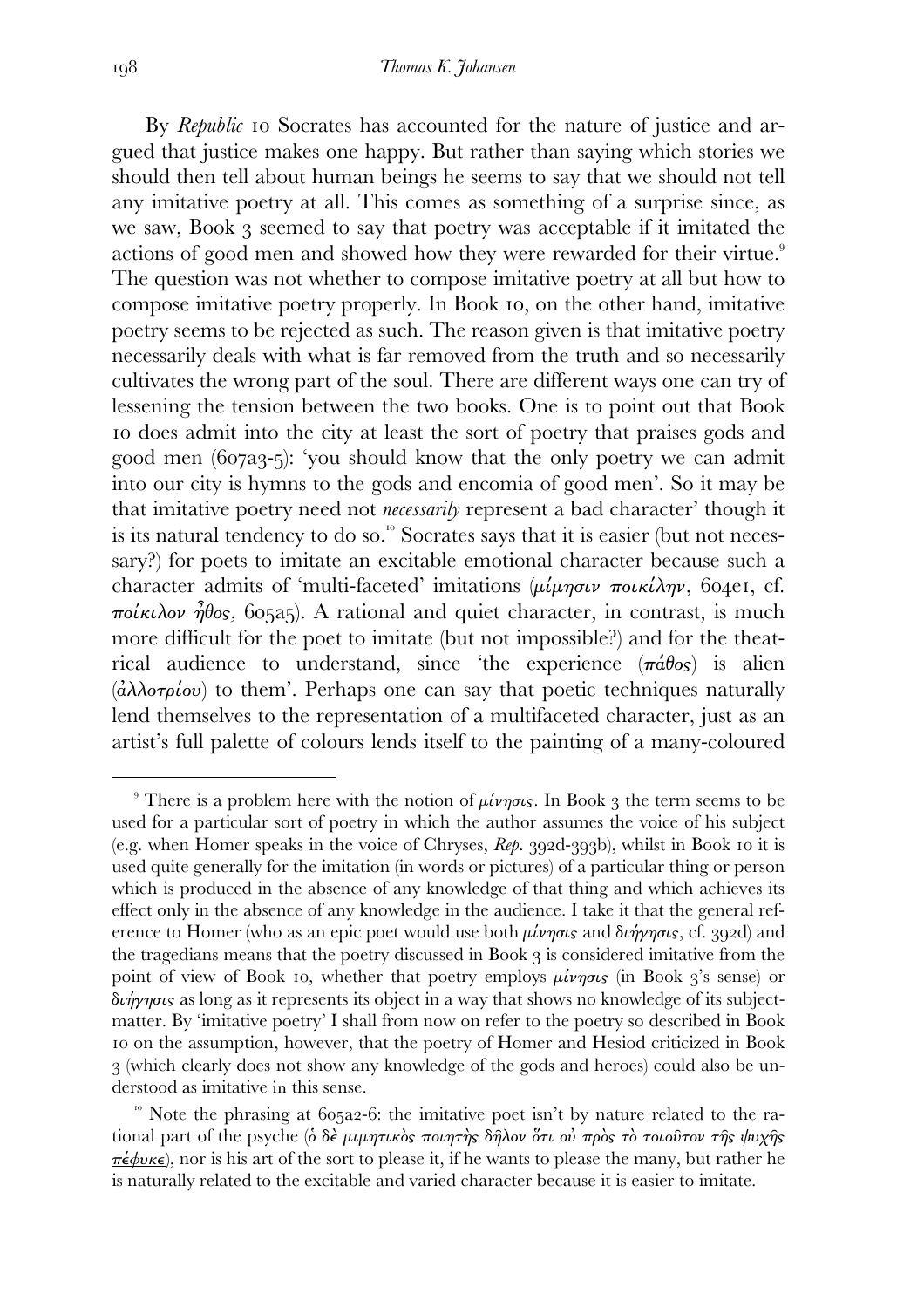portrait. However, this does not mean that the poet *has to* represent a multifaceted character any more than the artist has to make use of all his colours.

In *Timaeus* 19d-e Socrates asks for an encomium of his good citizens in action, but the sense, if any, in which he envisages such an encomium to be an imitative poem is not clear. He considers three kinds  $(\gamma \epsilon \nu \eta)$  of producers of λόγοι as potential encomiasts: the poetic kind, the sophistic kind and 'your kind', that is, the kind of philosopher-statesman to which Timaeus, Hermocrates, and Critias supposedly belong. His dismissal of the actual poets, past and present, is not based on their being imitators as such but on their not having the required background  $(\tau \rho o \phi \hat{\eta})$ :

'I have come to hold the same opinion [i.e. that they cannot praise Socrates' citizens sufficiently] about the poets past and present, not because I in any way disrespect the poetic tribe (ούτι τὸ ποιητικὸν ἀτιμάζων γένος,  $\text{Iqd5}$ , but it is clear to all that the imitative people (τὸ μιμήτικον "έθνος) will imitate most easily and best the things with which it has grown up, but what happens outside the experience of each person he finds difficult to imitate well in deeds and even more so in words.'  $(Tim. 19d3-e2)$ 

Plato's use of 'ethnos' and 'genos' is worth noting here. Though he may be using the two terms for stylistic variation, the two terms are also commonly used to mark the difference between a nation ( $\mathscr{E}$ θνος) and a tribe (γένος).<sup>"</sup> If Plato has this distinction in mind, the  $\tau\delta$  ποιητικὸν γένος (which includes poets past and present) constitutes a subclass of the  $\mu\mu\eta\tau\kappa$  ov  $\epsilon^2\theta\nu$  os, which possibly covers a wider range of imitators. The suggestion that the the mimetic nation has a wider extension than the poetic tribe also makes good sense of the point that imitation in deeds, as well as imitation in words, is referred to, whilst poets are not known for their imitation in deeds. The criterion of good imitation both in words and in deeds is experience  $(\tau \rho o \phi \hat{\eta})$  of the subject-matter. The passage thus suggests that whilst all known poets would fail as imitators of Socrates' citizens because they have no experience of such characters, there might be another sort of imitator (included in the more general class of the  $\mu\mu\eta\tau\mu\omega$   $\ell\theta\nu$  os) who does have the relevant experience and therefore could imitate the citizens. Socrates dismisses the sophistic kind since, even though it is experienced ( $\epsilon \mu \pi \epsilon \nu \rho \omega$ ) in many fine speeches, the Sophists' lack of affiliation to a *polis* makes them unable to grasp (ἄστοχον) the sort of character who is both political and philosophical and the sort of things he would say and do in a war. In contrast, 'your kind' is the only one which has the required experience of both statesmanship and philosophy. Not only did Timaeus grow up in the proverbially well-governed Locris,

Cf. *LSJ s.vv*.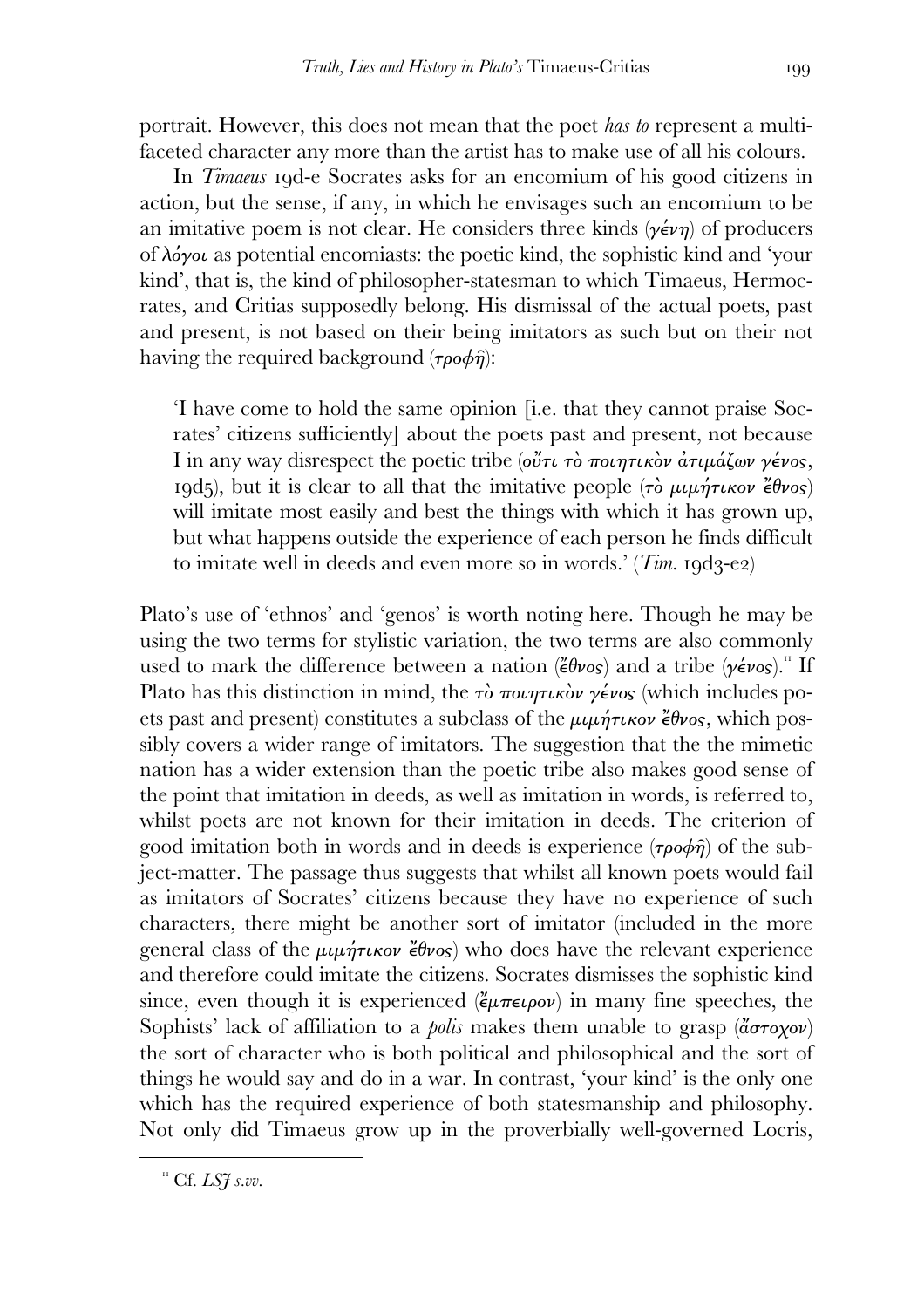where he has also held all the important public offices, but he has also reached the height of all philosophy  $(20aI-5)$ .<sup>12</sup> Many witnesses can testify to the adequacy of Hermocrates' nature *and* upbringing (τροφῆς) for the task (20a8-b1). Meanwhile, the Athenians are said 'all to know that Critias is  $i\delta\omega\sigma\eta s$  in none of the matters about which we speak' (20a6-7), which must mean that Critias himself has held public office, as well as having had some philosophical experience. The speakers are elected, then, to perform the encomiastic *logos* insofar as they have experience of both philosophy and statesmanship. Unlike the poets, then, the three speakers seem to have exactly the sort experience that is required if they are to be good imitators of Socrates' citizens.

 The case of Solon illuminates the relationship between imitation and experience. Critias received the Atlantis story from Solon through his grandfather, also named Critias. When Critias the younger was a boy, he and the other boys performed Solon's poetry at the Apatouria because of its novelty value. On one such occasion Critias the elder tells Ameinandros, who has praised Solon for being the 'freest ( $\epsilon \lambda \epsilon \nu \theta \epsilon \rho \mu \omega \tau \alpha \tau \nu$ ) of all the poets' (21c2), that Solon would have been as famous a poet as Hesiod and Homer if he had completed the story he brought back from Egypt, that is, the Atlantis story. Instead, he was forced to abandon the project in order to attend to political events in Athens and to write poetry merely as a sideline. The comparison of Solon with Homer is interesting in the light of *Republic* 10.599b-e, where Socrates argues that if Homer had had any knowledge of the subjects he undertook to expound—warfare, tactics, politics and human education there would have been at least one city which attributed political improvements to  $\lim_{n \to \infty}$  in the way, for example, that the Athenians cite Solon. This point rides on the back of the statement that anybody who knew how to produce both real things and imitations would put far more effort into producing real things  $(599a)$ . In other words, those who can, do, those who can't, write poetry. If we bring these comments to bear on the *Timaeus*, it seems that Solon's failure to develop as a poet reflects the fact that the Athenians thought (not necessarily correctly) that he possessed useful knowledge. It was the demand for this knowledge that prevented him from becoming a full-time poet. Solon's failure to develop as a poet seems, perhaps paradoxically, to illustrate the point that he was thought to have knowledge, which is what is required to write good poetry, and such a person is far too important to be allowed to spend his time writing poetry.

 $I<sup>12</sup>$  I take the perfects as stressing the (relevant) experience that Timaeus' past accomplishments have given him now.

<sup>&</sup>lt;sup>13</sup> Cf. Ion 541d.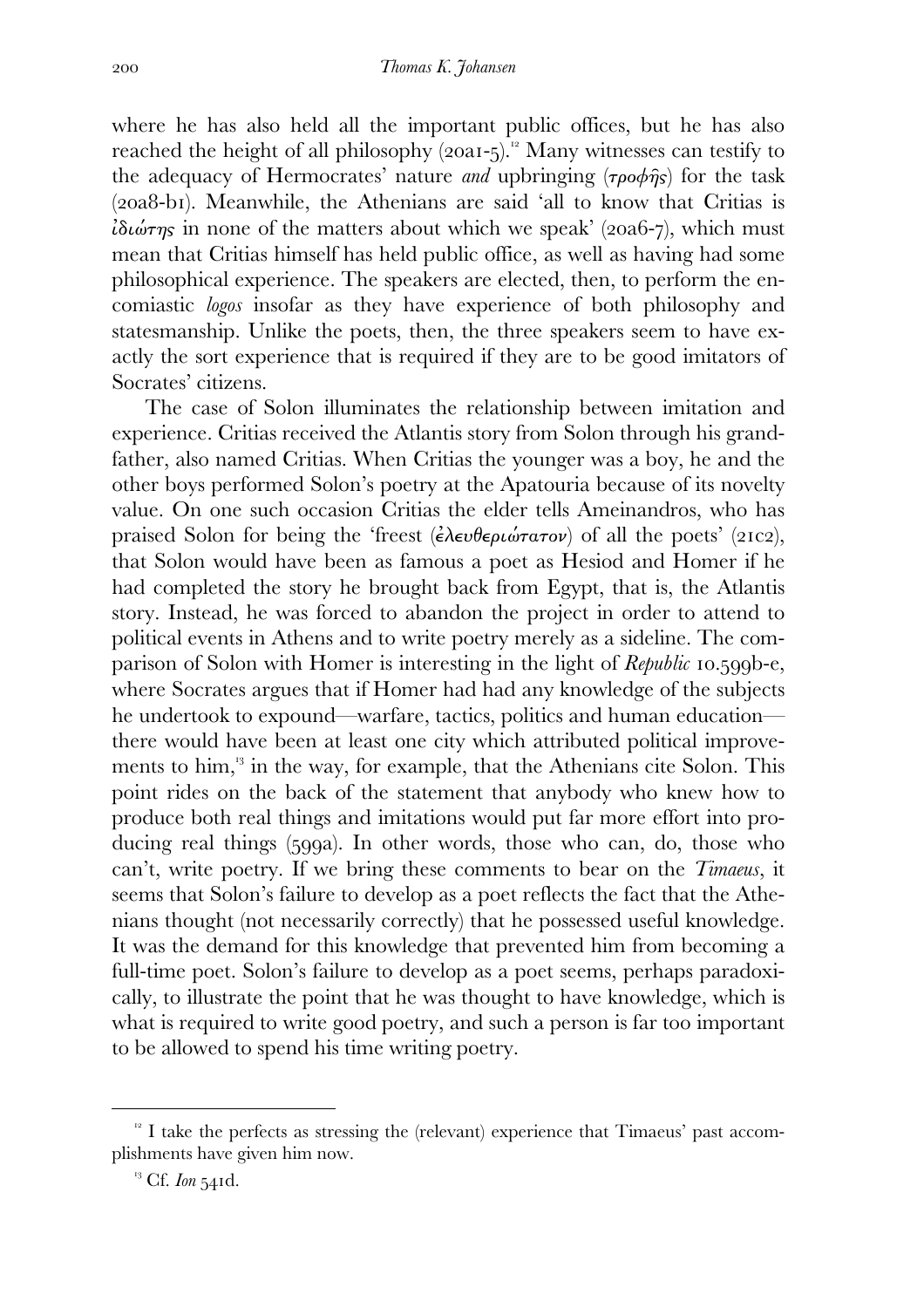In the absence of Solon's ποίησις*,* we have only his λόγος (cf. *Critias*  $113a3-4$ , as it was told to him by the Egyptian priests and handed down to Critias. But even though such a λόγος lacks metre, rhythm, metaphor, etc., there seems to be a way in which it can be considered a sort of imitative poem. For Critias asks that his account be accepted as an incomplete imitation (µίµησις*,* ἀπεικασία*,* b), whilst (*Tim.* d) Timaeus requested that *his* account be received as a mere είκὼς λδγος or είκὼς μῦθος of an είκών of an intelligible paradigm. In other words, Timaeus also presents his account as a sort of likeness. In reply to these requests, Socrates compares Timaeus and Critias to poets (*Crit.* 108b) and their audience to that of a theatre. The narratives of Timaeus and Critias are thus set up in comparison with, and, I would suggest, as a challenge to, those of the poets. Just as the 'poets' Timaeus and Critias are chosen according to criteria that explicitly exclude all present and past poets, so their audience consists of an exclusive group of philosophers or philosopher-statesmen who present a stark contrast with the (at least from the point of view of the *Republic*) uneducated mass audiences of the Athenian theatre. The *Timaeus-Critias* seems therefore to introduce us to a new sort of philosophical-political  $\mu\ell\mu\eta\sigma\kappa$  which responds to the invitation of *Republic* to produce encomia of good men whilst avoiding its grounds for censuring existing imitative poetry. It is a  $\mu\ell\mu\eta\sigma\iota\varsigma$  which: (a) likens itself to an intellectual reality and does not confuse imitation with reality; (b) is based on philosophical-political expertise rather than the usual ignorance; and (c) is performed under the critical scrutiny of other philosopherstatesmen. In retrospect, it seems that it may have been in order to open the door to this alternative kind of imitative poetry that Socrates apparently allowed for a μιμητικὸν "έθνος of wider scope than the ποιητικὸν γένος of present and past poets. The message was that imitation need not be bad, *if* it is based on knowledge.

 So far, I have argued that the objective of the *Timaeus-Critias* is to tell the sort of story about good human beings initially suggested in *Republic* 3 and approved by *Republic* 10. The story is fictional history in the sense that the particular events recounted are made up as a likeness of the truth about the behaviour of good men and their rewards, just as the stories we tell about the gods are to be made up according to our conception of their goodness. The story can be seen as a form of imitative poetry but in a different sense from the form that was rejected in *Republic* 10, insofar as it is based on philosophical and political expertise.

 But how does Critias' own portrayal of the Atlantis story fit in with such a notion of philosophical poetry? His denial that the story is  $\mu \hat{\nu} \theta$ os might suggest that we should take it as 'real history' and not as the sort of fictional but truth-based 'history' envisaged by Socrates in *Republic* 3. In other words, it might suggest that the account is not to be taken as  $\pi o \mathcal{L} \eta \sigma \mathcal{L}$  at all. We need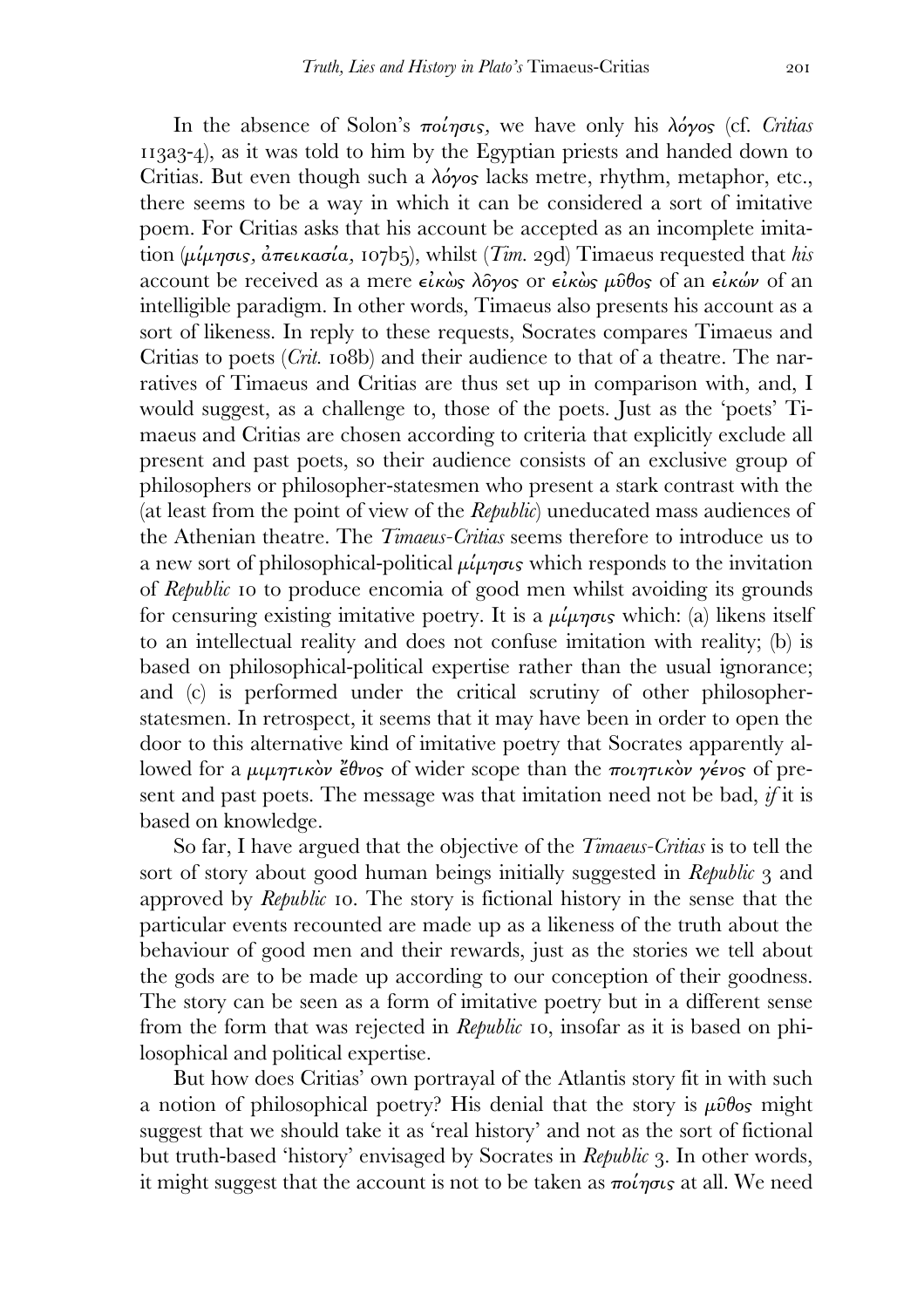then to look more carefully at Critias' denial that his story is  $\mu \hat{\nu} \theta$ os in order to assess the extent, if any, to which the Atlantis story can be seen as an example of fictional history. Critias claims that his account is not subject to the usual Greek ignorance of the past because it comes from Egypt. His account has the sort of ἀκριβεία that we would normally only expect, at least on a Thucydidean conception of historiography, from recent history and not from ancient history. The story of Niobe (referred to also in *Rep.* 380a, cf. above) is held out by the Egyptian priests as an example of how the Greeks tell stories (μυθολογεῖν, 22b1) in the absence of historical knowledge (22a-b). Another example is the story of Phaethon, who borrowed his father's, the sun god's, chariot and burned the earth before he was destroyed by Zeus' thunderbolt. This story, the Egyptians say, is spoken in the form of a  $\mu \hat{\upsilon} \theta$ os by the Greeks, whereas the truth is that the event referred to by the myth of Phaethon was one of the regularly occurring conflagrations of the earth caused by planetary parallaxis (22c-d). The Egyptian explanation of the truth behind the  $\mu \hat{\nu} \theta_{\text{OS}}$  seems to be echoed by Critias' statement that he will transfer what was said by Socrates 'as in a  $\mu \hat{\nu} \theta$ os' to the realm of truth. Critias' historiography, like the Egyptians' natural philosophy, apparently replaces the mythical by a more exact literal truth.

 In both cases, however, it seems that the Egyptians or Critias would have to grant the 'mythical' some sort of truth. Critias' account is after all based on Socrates'  $\mu \hat{\nu} \theta$ os in the sense that Critias takes over Socrates' ideal citizens as they have been educated by him. 'Lucky coincidences' aside, Critias is not just relaying a story that happens to match that of Socrates, he is telling the history of Socrates' citizens in action, though these are now identified as Athenians. In the case of the Egyptians' response to the Phaethon story, one might say that the scientific truth behind it does not so much refute the  $\mu \hat{\nu} \theta$ os of Phaethon as translate it into a different form  $(\sigma_X \hat{\eta} \mu a)$ , a form in which it is explained as an instance of a more general scientific phenomenon. Similarly, Critias cannot simply reject Socrates' µῦθος*,* since it is in this  $\mu \hat{\nu} \theta$  that his allegedly historical characters were educated (cf. 27aq-b1: παρά σου δέ πεπαι-δευμένους διαφερόντως αὐτῶν τινας). Rather, like the Egyptians' retelling of the Phaethon story, Critias is now retelling the story about Socrates' citizens as a true account in the sense that it is now about empirical entities, the ancient Athenians.

 The identification of Socrates' ideal citizens with the ancient Athenians is the key move, then, in Critias' claim to be presenting an historical account. It is worth paying close attention to the manner in which the move is made in the following passage:

'The citizens and the city which you [sc. Socrates] narrated to us yesterday as  $(\omega_s)$  in a  $\mu \hat{\nu} \theta_{\alpha s}$ , having transferred it to the real world  $(\vec{\epsilon} \pi \vec{\iota})$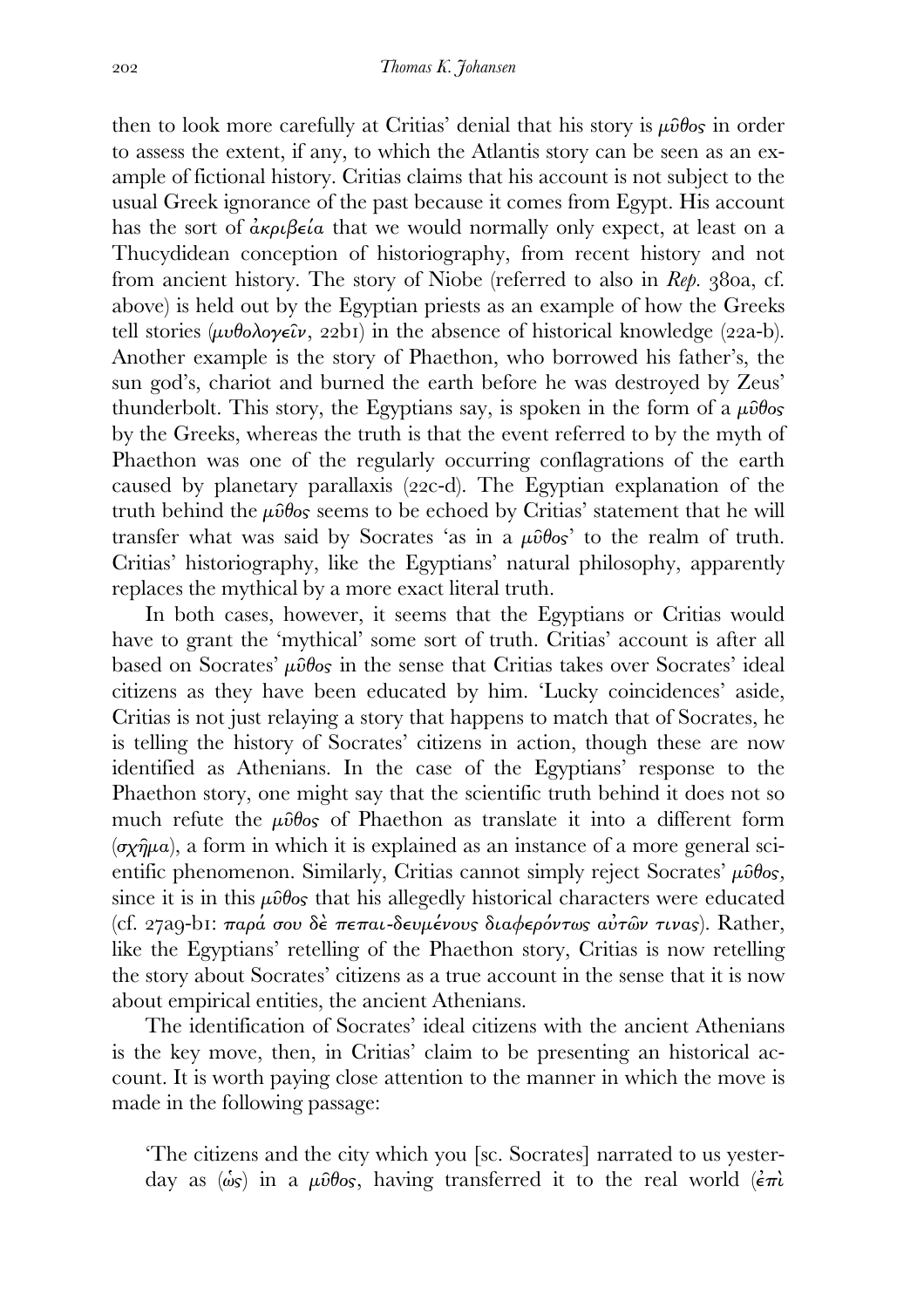$\tau \dot{\alpha} \lambda \eta \theta \dot{\epsilon}$ , we shall posit  $(\theta \dot{\eta} \dot{\sigma} \dot{\theta} \dot{\epsilon})$  as (ωs) being that city here and the citizens whom you were considering we shall assert  $(\phi \eta \sigma \omega \epsilon \nu)$  to be those real  $\left[\hat{\alpha}\lambda\eta\theta\iota\text{-}\nu\omega\omega_s\right]$  forefathers of ours, whom the priest mentioned. They will fit in every respect and we shall not speak out of tune when we say that they were the men who existed at that time.'  $(26c7-d_5)$ 

Critias completes the point at 27b1-6:

 $\overline{a}$ 

'[it seemed to us] that I should make them [sc.the ideal citizens] citizens of this city here [Athens] having brought them before you as  $\langle \dot{\omega}_s \rangle$  before jurors according to Solon's account and law on the grounds that  $\langle \dot{\omega}_s \rangle$ they were the Athenians at that time, who went unnoticed until the report  $(\phi \eta \mu \eta)$  of the ancient writings informed us about  $(\phi \eta \mu \eta \nu \sigma \epsilon \nu)$  them, and henceforward make our speeches  $(\lambda \phi \gamma \omega s)$  about citizens on the premise that  $(\mathbf{\dot{\omega}s})$  they already are real Athenians.'

Both passages rely heavily on 'ὡς' constructions. On each occasion I have tried to translate  $\dot{\omega}s$  neutrally but all of its occurrences in the two passages might also be translated 'as if'.<sup>4</sup> Both passages construct the transfer of Socrates' citizens into the real world as dependent on speech acts ('we shall posit', 'we shall say'). In the second passage, the speech acts are taken specifically from the law courts. Like jurors, we have decided to grant citizenship to the ideal citizens on the basis of the (spoken) report  $(\phi \eta \mu \eta)$  of the old writings and the account and law of Solon. The little we know of Solon's citizenship laws points: (a) to the granting of political rights to the so-called *thetes*; and (b) to the granting of citizenship to exiles.<sup>15</sup> If either of these is referred to, the point *may* be that, just as Solon extended citizen rights to those who were previously not considered Athenians, so we shall now include people as Athenian citizens who were not previously (e.g. in the *Republic*) thought to be so. The language suggests that the ascription of Athenian citizenship to Socrates' ideal citizens is, as one might put it, the result of an illocutionary act: like jurors presiding over a case we make them citizens by saying that they are so. The language wavers between, on the one hand, a view of the speech acts as simply restoring them to their rightful status of real Athenians that they always had, and, on the other, a view of them as making the ideal citizens *into* Athenians by bestowing citizenship on them by a quasijudicial act. The reference to Solon's law rather suggests that there is an ex-

<sup>&</sup>lt;sup>14</sup> Thus the Thomas Taylor translation, *Plato*, *The* Timaeus *and the* Critias *or* Atlanticus, Washington D.C. 1944, 106, and P. Murray in Buxton (ed.) (forthcoming); cf. also Rowe (forthcoming).

<sup>&</sup>lt;sup>15</sup> Cf. G. R. Stanton, *Athenian Politics c. 800-500 BC*, London and New York 1990, 65-66.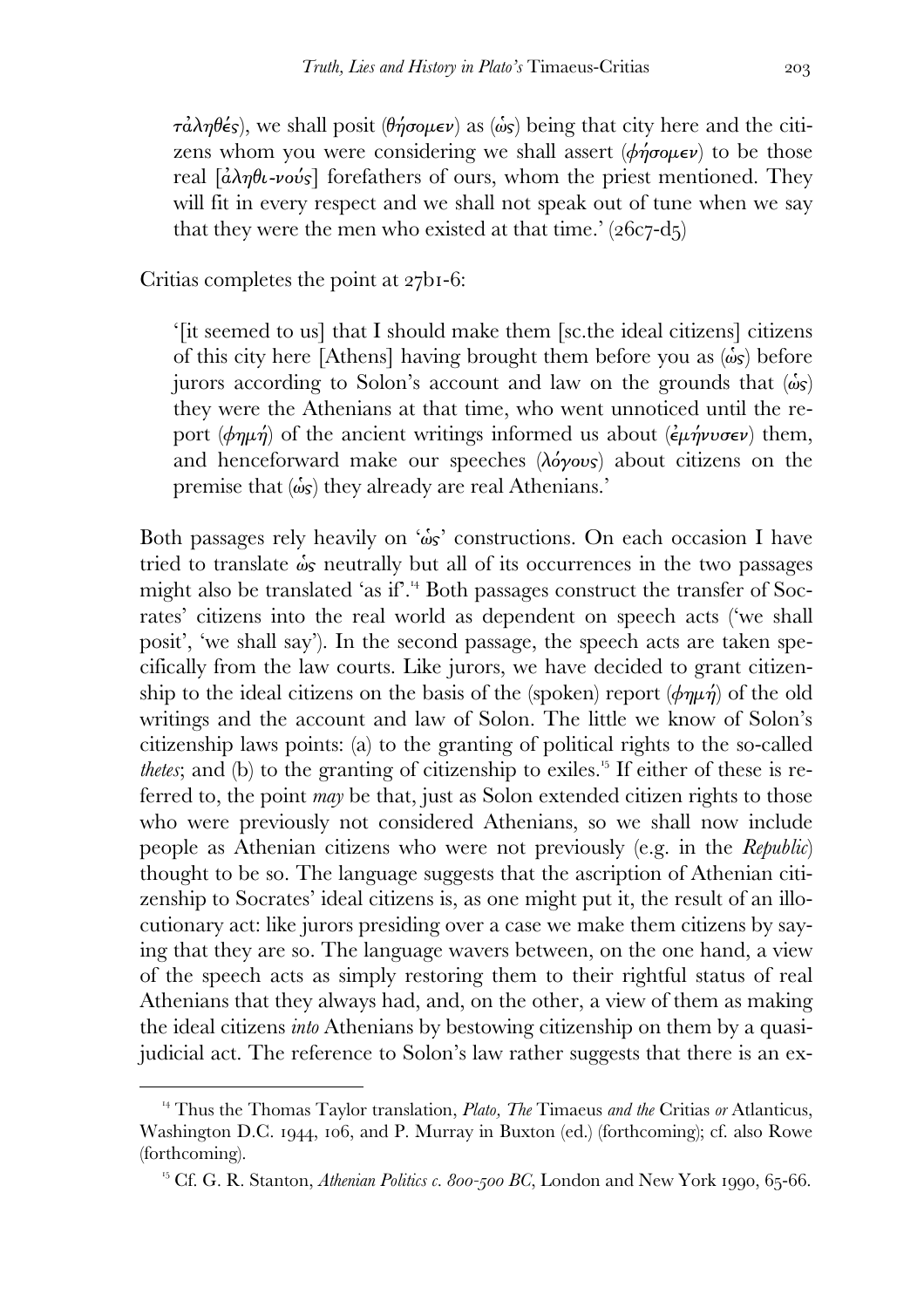pansion of citizen rights, that is, a creation of *new* citizens rather than a recognition of old ones.<sup>16</sup> The passage, in other words, is carefully constructed to allow for a reading that takes Critias' history as constructed in the act of telling it.

 Another question that may make one suspect that Critias' history is constructed for the occasion is the question of why, given that Plato makes Critias identify the ideal citizens with allegedly historical characters, these characters are then identified as *Athenians* rather than, say, Spartans or Cretans? The identification of the citizens with Athenians creates an interesting point of contact with the *Menexenus*.<sup>17</sup> On N. Loraux's reading, the *Timaeus*-*Critias,* like the *Menexenus,* presents a pastiche of an encomium of Athens (as represented by the funeral orations of Thucydides, Lysias, et al.).<sup>18</sup> The encomium presents an idealized version of history seen through Athenian ideology. The *Menexenus* parodies the obfuscation both of value and fact produced by the funeral oration. If Loraux is right, then the identification of the ideal citizens with the ancient *Athenians* may work as a distancing device in the *Timaeus*. If we are skeptical of the tendency of Athenians to idealize their past, we will be wary of the suggestion that if there ever were ideal citizens they were *Athenians*. However, Socrates was not objecting in the *Republic* to the invention of stories about the past but rather to the values that are currently represented by such stories. So Plato's point in making the story about the ideal citizens as Athenians may not really be to reject the tendency to invent idealized history as such. Rather, by substituting the usual political role models for the ideal citizens of the *Republic,* he is criticizing the particular ideals that the Athenians use their past to reflect. In presenting the Atlantis story as the story of Socrates' ideal citizens Plato redeploys Athenian encomiastic history in the service of a new ideal different from the Athenian. We may recall in this context that the first reason that Socrates states for accepting Critias' account as meeting his needs is that the account will serve as a proper praise of Athena on the day of the Panathenaia (cf. 26e3 with

<sup>&</sup>lt;sup>16</sup> Cf. also the specific reference at *Tim.* 21b2 to the Kovpeώτις of the Apatouria, the day on which young boys are entered as members of a phratry.

<sup>&</sup>lt;sup>17</sup> Cf. Rowe (forthcoming) and I.D. Otto, 'Der Kritias vor dem Hintergrund des *Menexenos*', in Calvo and Brisson (eds.), 65-82.

<sup>&</sup>lt;sup>18</sup> Cf. *The Invention of Athens*, Cambridge Mass. 1986, 296-304; cf. also now Morgan (n.  $\lceil 1 \rceil$ ).

<sup>&</sup>lt;sup>19</sup> As Rowe puts it, 'Instead of serving to reinforce present aims and values, myth becomes a means of reconsidering and replacing them': Rowe (forthcoming); for a different gloss on the effect of Plato's redeployment of Athenian encomiastic history see Morgan  $(n, [1]).$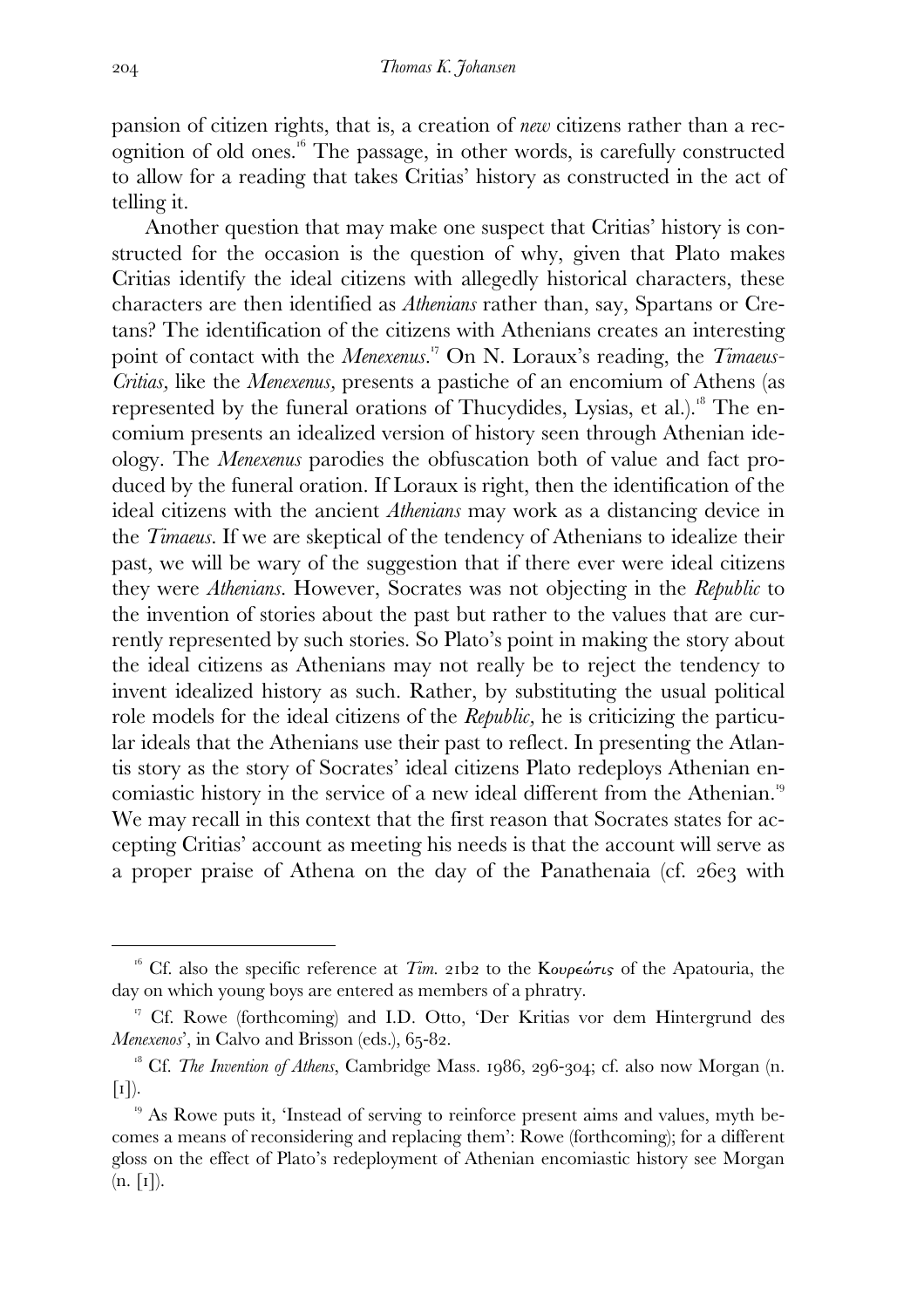21a2).<sup>20</sup> However, the Athena that Critias' story celebrates is a philosopherwarrior goddess (that is, a guardian character) rather than an Athenian democratic Goddess.<sup>21</sup> Just as Plato appropriates the Athenians' forebears in the service of a new set of philosophical ideals, so he appropriates their patron goddess.

 We may ask, in a similar fashion, why it is through the *Egyptians* and their meeting with Solon that we are supposed to have received the Atlantis story. The Egyptians are in one sense the perfect source of supposedly ancient history insofar as, according to Herodotus  $(2.15)$ , they were commonly thought of as the oldest nation, or at least one of the oldest nations, on earth. According to Critias, the Egyptians are not the oldest nation as such (that honour goes to the Athenians), but they are the only known nation whose culture has survived intact *ab initio*. Herodotus says that the Egyptians were the first nation to develop the art of writing, through which they have kept records of ancient events.<sup>22</sup> According to Critias, the Egyptians are the oldest literate nation again only in the qualified sense that they, unlike the Athenians, have an unbroken tradition of literacy.<sup>23</sup> In other words, though the Athenians are a nation of greater antiquity and cultural achievement, the Egyptians are a nation of greater *uninterrupted* civilization. Critias thus reinterprets the Herodotean *topoi* about Egypt so as to give the ultimate cultural seniority and superiority to Athens.

 In the *Laws*, the Athenian Stranger professes admiration for certain Egyptian institutions, such as their rules against changing choreography and their emphasis on mathematical education  $(656d-657a)$ . However, he immediately qualifies this praise by saying that there are also many bad things in Egypt (657a5). Indeed, at *Laws* 747b8-c8, the Athenian Stranger says that:

'all these subjects of education [sc. economics, politics and all the crafts  $(\tau \in \mathcal{X} \times \mathcal{Y} \times \mathcal{Y})$  but especially arithmetic will prove fair and fitting, provided

On the identification of the festival, cf. F. M. Cornford, *Plato's Cosmology*, London  $1937, 5$ .

<sup>&</sup>lt;sup>21</sup> 24C7-d1: φιλοπόλεμός τε και φιλόσοφος ή θεός.

<sup>&</sup>lt;sup>22</sup> Cf. Herodotus 2.77: μνήμην ανθρώπων παντῶν επασκέοντες μάλιστα λογιώτατοί είσι μακρῶ τῶν ἐγὼ ἐς διάπειραν ἀπικόμην, on which A.B. Lloyd comments: 'Here μνήμην = *memoria* in the sense of history', *Herodotus Book II. Commentary 1-98*, Leiden 1976, ad loc.  $(330).$ 

<sup>&</sup>lt;sup>23</sup> Cf. *Tim.* 22e-23b. The point that the Athenians were literate at the time of the Atlantis war can be inferred from the statement that 'your people and the others are but newly equipped, every time, with letters and all such arts as civilized states require; and when, after the usual interval of years, like a plague, the flood from heaven comes sweeping down afresh upon your people, it leaves none of you but the unlettered and uncultured...'  $(Tim. 23a5-b1, transl. Bury).$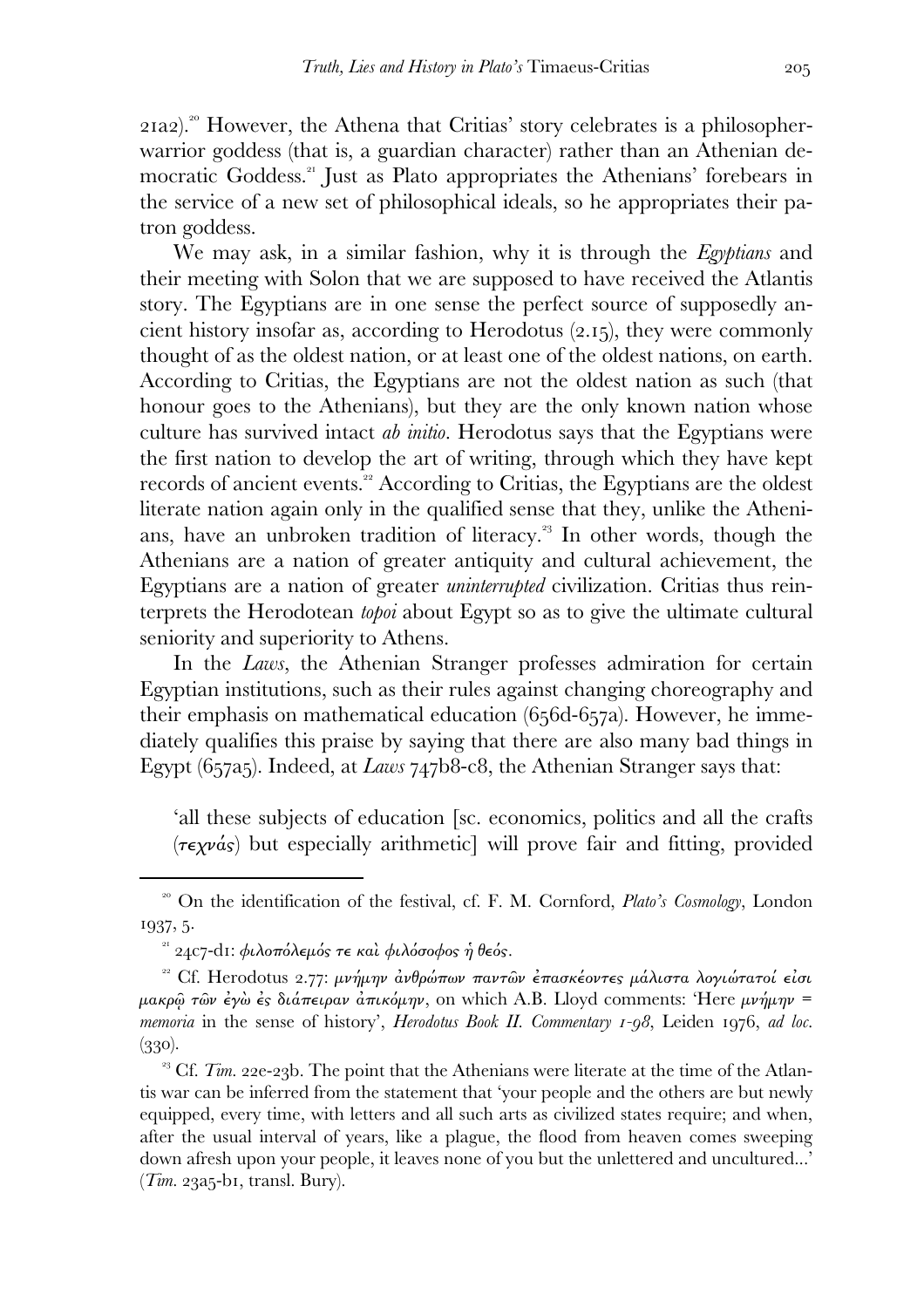that you can remove illiberality ( $\hat{a}$ νελευθερία) and love of money ( $\phi \iota \lambda$ oχρηματία) by means of other laws and institutions from the souls of those who are to acquire them adequately and to profit by them; otherwise you will find that you have unwittingly produced the so-called "knavery" (πανουργία) instead of wisdom (σοφία). Examples of this we can see today in the effect produced on the Egyptians and Phoenicians and many other nations by the illiberal character of their possessions and their other institutions'. (Transl. Bury)

The Stranger goes on to suggest that part of the reason for the unfortunate effect that the Egyptians' education has on them may be the influence of their natural environment on their character  $(747d-e)^{24}$  In the *Republic*, too, the Egyptians and the Phoenicians are held out as examples of  $\phi \iota \lambda \alpha \gamma \rho \eta \mu \alpha \tau \iota' \alpha$ , corresponding in this respect to the desiderative part of the soul, just as the Greeks'  $\phi \iota \lambda \sigma \sigma \phi \iota' \alpha$  corresponds to the intellectual part and the Scythians' combativeness to the spirited part (τὸ θυμοειδές) (435e-436a). We notice in this context that the Egyptians, like the Phoenicians, are known as traders, a profession with which typically comes a reputation for greed and deceptiveness.<sup>25</sup> Plato is building on a stereotype of the Egyptians as cheats and liars already present in Aeschylus,<sup>26</sup> Aristophanes,<sup>27</sup> and Cratinus.<sup>28</sup> Though the Egyptian education as such is praiseworthy, its effect on the Egyptian character is to render them knavishly clever rather than virtuously wise.<sup>29</sup>

 In these passages, then, deviousness rather than wisdom seems to be the hallmark of the Egyptian character. It does not have the intellectual virtue of the intellect  $(\sigma \circ \phi \circ \alpha)$ ; rather, their intellect is subservient to their desiderative part ( $\epsilon \pi \theta \nu \mu' \alpha$ ), attempting through the acquisition of money to satisfy the

 $I<sup>24</sup>$  In the *Timaeus*, in contrast, the same environment is stated as the reason why we should trust the Egyptians' information about the past  $(22d)$ .

<sup>&</sup>lt;sup>25</sup> Homer, *Od.* 14.288-9 with *Od.* 15.15-17 (quoted by F. Meijer and O. van Nijf, *Trade*, *Transport and Society in the Ancient World*, London 1992, who provide further sources for Greek attitudes to trade,  $3-14$ .

<sup>&</sup>lt;sup>26</sup> Fr. 373: δεινοί πλέκειν τοι μηχανάς Αίγύπτιοι.

<sup>&</sup>lt;sup>27</sup> Cf. *Clouds* with *Thesmophoriazousai* 921-2, at which the scholiast paraphrases  $\dot{\eta}$ γυπτιάζετε with ἐπανουργεῖτε*.*

<sup>&</sup>lt;sup>28</sup> Fr. 406 (Kassel/Austin): αίγυπτιάζειν ... τὸ πανουργεῖν καὶ κακοτροπεύεσθαι.

<sup>&</sup>lt;sup>29</sup> Cf. Aristotle *EN* 1144a24-8: 'there is a certain faculty called cleverness (δεινώτης). This is a capacity which enables us to do the things which lead to the aim that we propose and to attain it. If the aim is noble, this is a praiseworthy faculty, but if it is not, it is knavery ( $\pi \alpha \nu \omega \rho \gamma \alpha$ ), which is why we say that both the practically wise ( $\tau \omega \gamma \delta \rho \omega \nu \mu \omega \nu$ s) and the knavish  $(\tau o \dot{v} s \pi a \nu o \dot{v} \rho \gamma o \nu s)$  are clever.'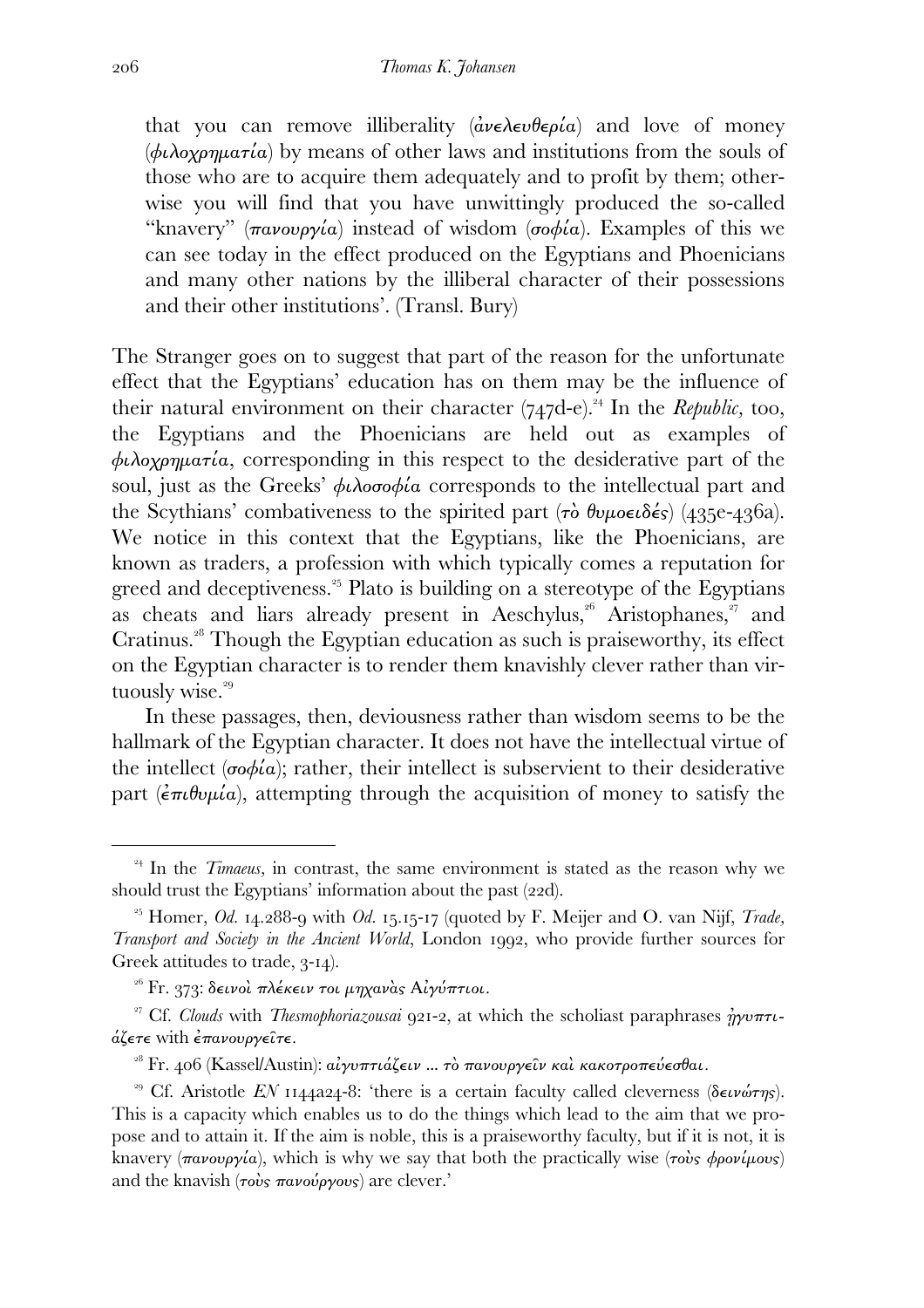desires of the body. Such a character is the opposite of the philosophical character, which loves the truth.<sup>30</sup> So we should expect a story told by an Egyptian to be deceitful. Making the Egyptians the source of the Atlantis story might then be another way of Plato's advising us not to take the account *au pied de la lettre*.

However, as we know from *Republic* 2, there are good and bad lies (ψευδῆ). Whereas Hesiod's story of the castration of Ouranos is a bad lie, the famous myth of the three metals in *Republic* 3 is a good lie, because it represents the truth about the structure of the human soul and about how the city should be organized. The introduction of this myth is relevant to our purposes:

"Now", I [Socrates] said, "can we devise one of those lies  $[\psi \epsilon \omega \delta \hat{\omega} \nu]$  —the kind which crop up as the occasion demands, which we were talking about not long ago—so that with a single noble lie we can indoctrinate the rulers themselves, preferably, but at least the rest of the community?"—"What sort of lie?", he [Glaucon] asked.—"Nothing too outlandish," I replied, "just a tall [lit. Phoenician] story about something which happened all over the place in times past (at least, that's what the poets claim and have persuaded us to believe), but which hasn't happened in our lifetimes and I'm not sure it could, and people would need a great deal of convincing about it"'.  $(414b8-c7,$  transl. R. Waterfield)

The reference is to 389b where we were told that the rulers could lie for the good of the city, when either an external or an internal threat made it necessary, whereas no one else was allowed to lie. It is acceptable for the rulers to lie because they know the truth and hence will not be deceived in the respect that matters, that is in their souls, even though their words may be deceitful. The myth of the three metals is one of those stories told by the rulers which are literally false but which are true in the sense that they represent what is good for the city. In agreement with *Republic* 382c1-d3 (discussed above), the myth is made up as a story about the past and is recommended because it is useful to the city  $(\kappa \eta \delta \epsilon \sigma \theta \alpha \iota, 415d4, cf. \chi \rho \eta \sigma \mu \omega \nu, 382d3).$ 

 Given Socrates' other comments on the Phoenician character, we would expect a Phoenician story to be less than noble. But in this case what attracts Socrates to the comparison of his myth with a Phoenician story (like his comparison in this passage with the poets) is not its moral character as such but the readiness with which it is made up to suit the purpose at hand. The

<sup>&</sup>lt;sup>30</sup> Cf. *Republic* 485c-486a, where honesty, the love of truth and the rejection of  $\phi \iota \lambda$ oχρηµατία and ἀνελευθερία are hallmarks of the philosopher, the last two, as mentioned above, being the hallmarks of the Egyptian and Phoenician character at *Laws* 747b.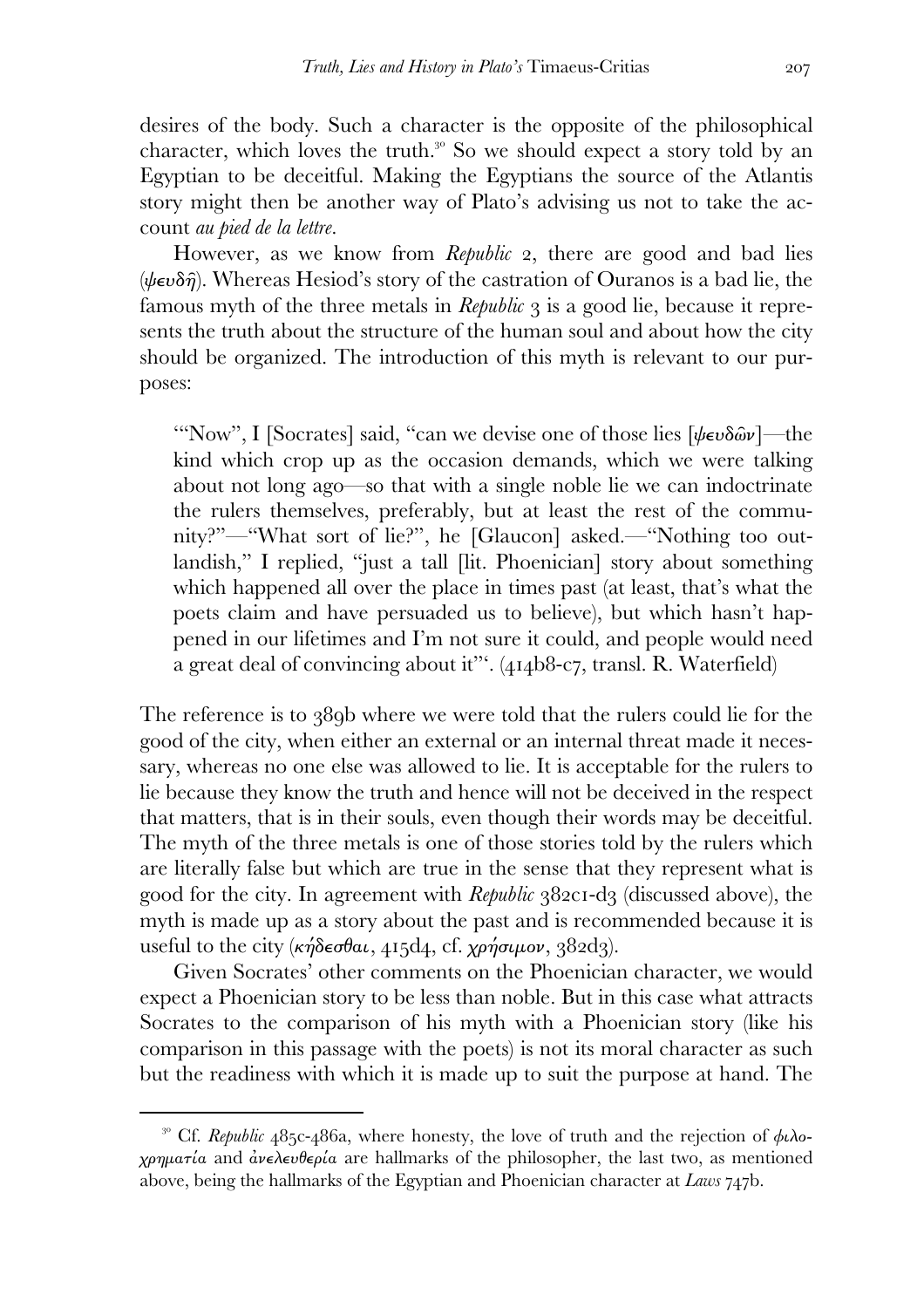Phoenicians, like the Egyptians, are clever at coming up with useful stories but Socrates will employ this cleverness in a good cause rather than for the sake of πανουργία. In the *Phaedrus*, Socrates comes up with another 'ancient' tradition ( $\alpha$ κοήν τῶν προτέρων, 274c1), the famous story of Theuth and Ammon. In reply, Phaedrus remarks 'you easily make up stories from Egypt or wherever you like'  $(275b4-5)$ . Again it seems that Egyptian stories are tall stories in the sense that they are freely invented. Nevertheless, Socrates insists on the truth of its message, namely, that writing cannot teach you anything but only serve as a reminder of what you already know.

 Critias denies at first that his story (like a poet's) is spoken offhand, but he later conspicuously contradicts himself.<sup>31</sup> So there is reason to take Critias' story, despite his initial protestations, as invented for the occasion. Critias' elaborate demonstration of his sources and their authority certainly *suggests* the use of a critical historical method to reconstruct a set of historical events. We are familiar from other dialogues such as the *Symposium* and the *Menexenus* with Plato's use of historical references which are clearly anachronistic.<sup> $32$ </sup> On these occasions, the impression is that supposedly historical references achieve the contrary effect of underlining that the dialogue is not a historical document.<sup>33</sup> Though none of the other dialogues employ historiographical method as overtly as the *Timaeus*, it may well be that Plato uses such method in order to heighten the account's *pretence* to historicity, its fictionality, rather than to overcome this fictionality.<sup>34</sup>

We should notice the strength of Critias' claim to historicity. Solon asks of the priests to hear everything  $\delta$ ι'  $\alpha \kappa \rho \iota \beta \epsilon i$  (as (23d).<sup>35</sup> The priests oblige by first telling him the events in outline, whilst promising to go through the detail (τὸ ἀκριβές) later (23e6). Fifth and fourth century historiographers often deny the possibility of  $\alpha \kappa \rho \beta \epsilon \alpha$  for ancient history (τὰ παλαιά).<sup>36</sup> Ancient his-

<sup>&</sup>lt;sup>31</sup> Cf. οὐ μὴν ἐβουλήθην παραχρῆμα εἰπεῖν (25e5-26a1) with ἐκ δὲ τοῦ παραχρῆμα νῦν λεγόμενα (Crit. 107dq-e1).

<sup>&</sup>lt;sup>32</sup> Cf. Dover, *op.cit.* 10 with the references to the Corinthian war and the King's Peace at *Menex.* 244b3-246a4.

<sup>&</sup>lt;sup>33</sup> Cf. C.J. Rowe 'On Plato, Homer and Archaeology', *Arion*, Winter 1998.

<sup>&</sup>lt;sup>34</sup> The use of historiography in the *Timaeus-Critias* thus raises important wider questions about the status of the Platonic dialogue as fiction, which I cannot attempt to tackle within the confines of this article. For some observations on the issue, cf. Rowe (forthcoming).

<sup>&</sup>lt;sup>35</sup> For the sense of  $\alpha \kappa \rho \beta \epsilon \alpha$  as 'in conformity with external reality', cf. J. Marincola, *Authority and Tradition in Ancient Historiography*, Cambridge 1997, 68 and S. Hornblower, *A Commentary on Thucydides, vol. I, Oxford 1991, 60.* 

<sup>&</sup>lt;sup>36</sup> Cf. Marincola, 70 (with n. 33 on Thucydides 1.20.1 where 'τὰ παλαιά refers to what occurred before the Peloponnesian War, including the Persian Wars').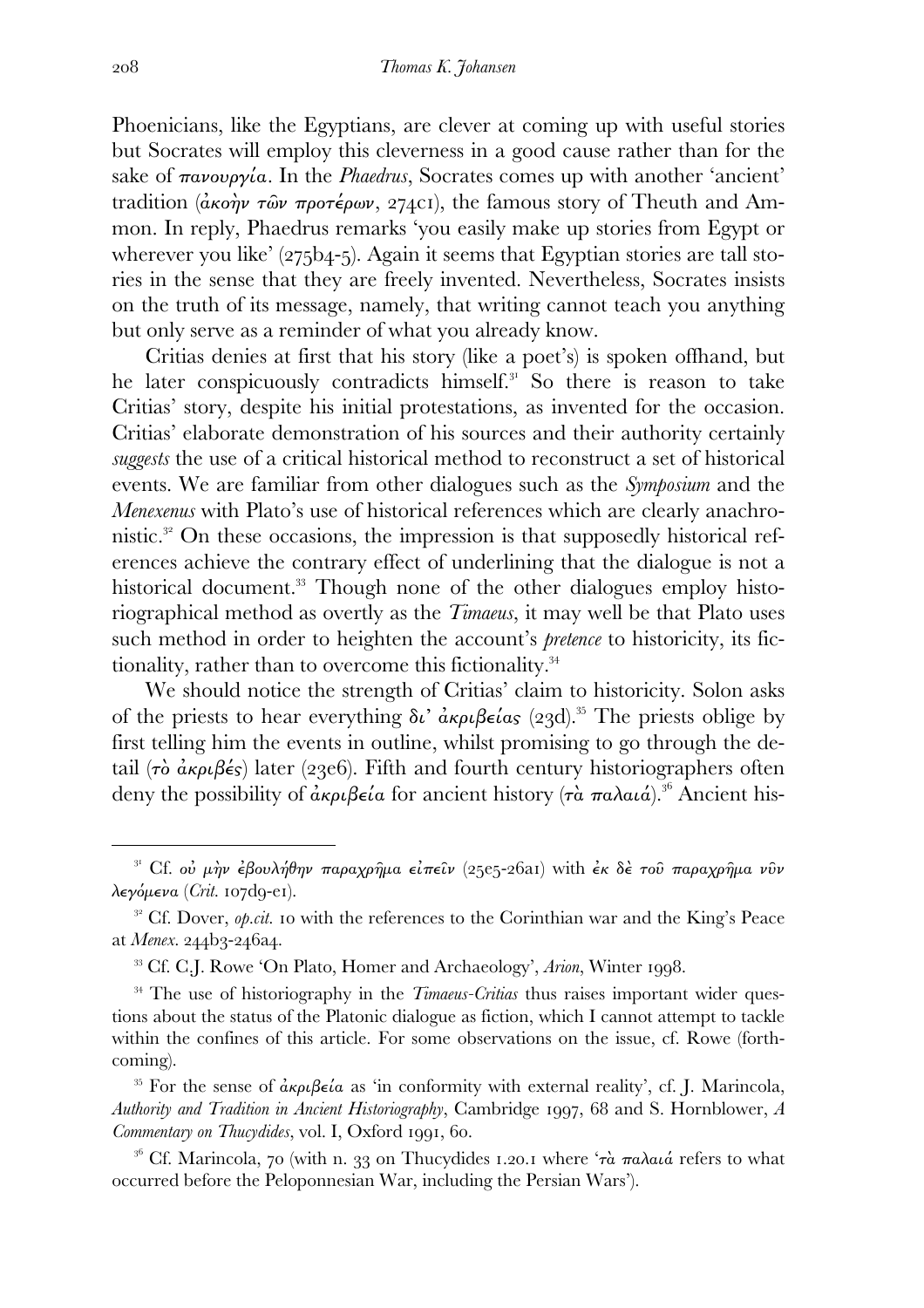tory escapes proof ( $\epsilon \to \epsilon \gamma \gamma$ ος) and 'accuracy' ( $\alpha \kappa \rho \epsilon \epsilon \alpha$ ) and hence, as Thucydides puts it, achieves a sort of spurious authority as myth  $(1.20-21).$ <sup>37</sup> On this strict criterion, ancient history is therefore not a proper subject matter of historiography. We can leave it to the poets to make up stories about the ancient past. One of the more trenchant advocates of the idea of accuracy in ancient history is Ephorus: 'On contemporary events we regard as most believable those who give the most detailed account  $(\alpha \kappa \rho \beta \epsilon \sigma \tau \alpha \tau \alpha)$ . On events in the distant past  $(\tau \hat{\omega} \nu \pi \alpha \lambda \alpha \hat{\omega} \nu)$ , however, we consider such an account wholly implausible on the grounds that it is unlikely that all actions and most speeches would be remembered over so long a period of time.<sup>38</sup> Critias' claim to present an accurate account of events 9,000 years ago would strike historians of Ephorus' stripe as 'wholly implausible'. We may of course still insist that Critias' story is exceptional since it is based on Egyptian evidence, ancient history being to the Egyptians as recent history is to us because of the Egyptians' immutability and exceptional memory. However (even setting aside misgivings about the Egyptians' honesty), the small-print gives the lie away. Our earliest existing sources (assuming that the Egyptian began writing down their sources at the founding of their nation) are  $8,000$  years old  $(23e)^{39}$ . The accuracy of the account is supposedly ensured by the fact that it was written down and so escaped the vagaries of oral memory and  $\partial x$  and  $\partial$ <sup>40</sup> However, it transpires that, even if the events were recorded 8,000 years ago, the writings still only represent what the Egyptians gathered from hearsay ( $\hat{\alpha}$ κο $\hat{\eta}$  (σμεν, 23a2) about events that took place a thousand years before.

 Again, the references to still observable evidence *suggest* the careful use of autopsy to verify the verbal evidence.<sup>41</sup> Yet the role of autopsy when applied

Cf. J. Moles, 'A False Dilemma: Thucydides' History and Historicism' (forthcoming).

<sup>&</sup>lt;sup>38</sup> Fr. 9 in F. Jacoby, *Fragmente der griechischen Historiker*, Berlin 1923, 70 (Wiseman translation); cf. Marincola  $(1997)$  70.

 $39$  However, at *Laws* 2.657a the Athenian Stranger insists that the statutes written or engraved in the temples are not loosely speaking but literally ten thousand years old  $\langle o\dot{v}\rangle$  $\omega$ ς έπος είπεῖν μυριοστὸν ἀλλ' ὄντως). The over-precision of the dating (as well as its incongruity with the *Timaeus*) suggests that Plato is playing fast and loose with the Egyptians' perceived antiquity.

<sup>&</sup>lt;sup>40</sup> Cf. *Tim.* 2421-3: τὸ δ' ἀκριβές περὶ πάντων ἐφεξης είσαυθις κατὰ σχολήν, αὐτὰ τὰ γράµµατα λαβόντες, διέξιµεν.

<sup>&</sup>lt;sup>4</sup> Solon is asked to observe (σκοπεί, 24a2) the laws in Egypt to get παραδείγματα of how things were in ancient Athens. He perceives  $(\hat{\eta} \sigma \theta) \hat{\eta} \sigma \alpha \hat{\mu}$ , 24b1) the division of warrior class from the other classes in Egypt and he sees  $(\delta \rho \hat{\alpha}_s, 24b7)$  how the law makes the Egyptians study cosmology. There is evidence ( $\tau \epsilon \kappa \mu \eta \rho \iota \omega$ , 110e6) of the excellence ( $\alpha \rho \epsilon \tau \eta$ ) of the region even now in the fact that the country is still as fertile as any other country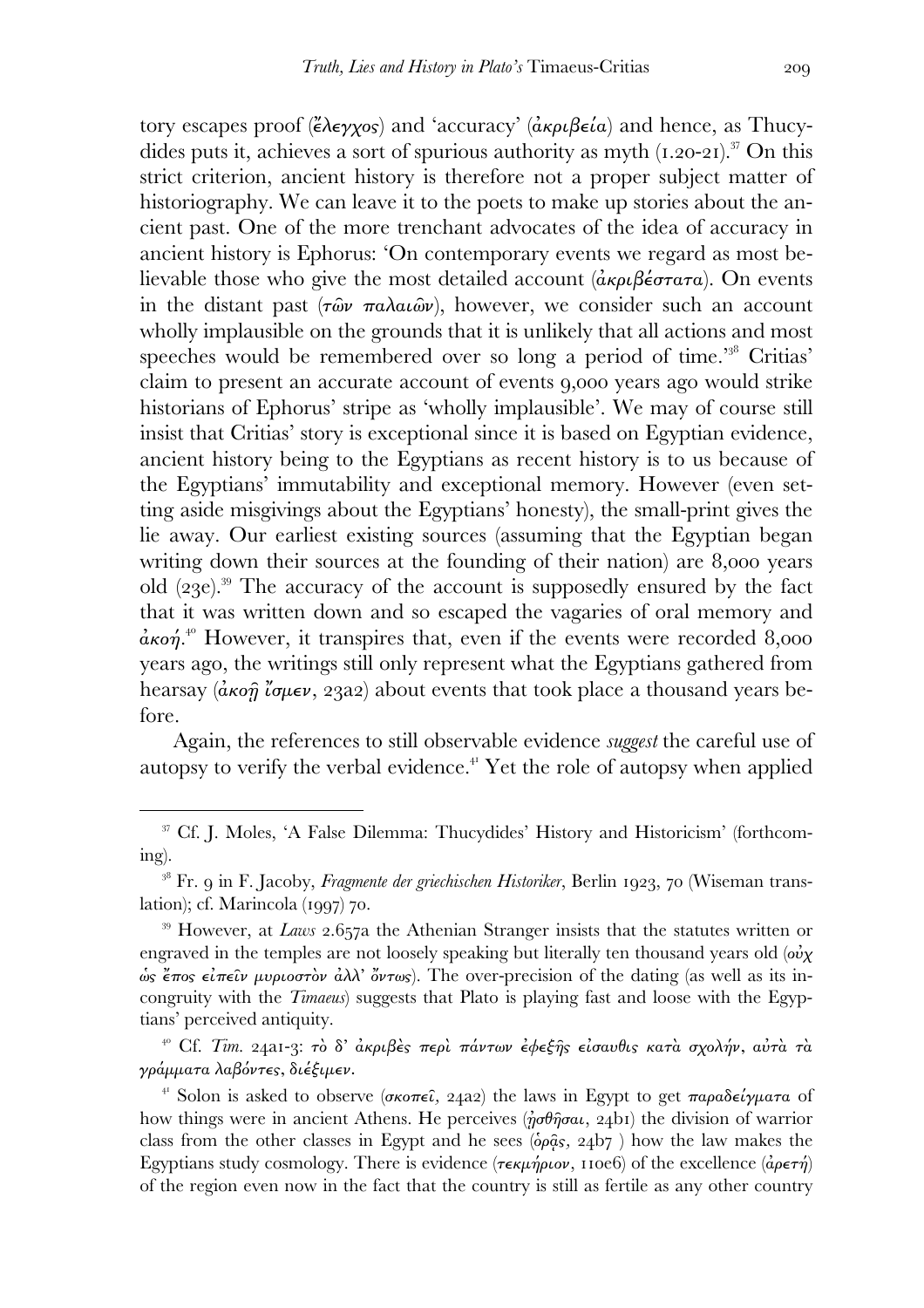to ancient history can itself be seen as questionable. As Thucydides  $(I.I.O.I-3)$ argues in the *Archaeology*, 'Suppose, for example, that the city of Sparta were to become deserted and that only the temples and foundations of buildings remained, I think that future generations would, as time passed, find it very difficult to believe that the place had really been as powerful as it was represented to be ... If, on the other hand, the same thing were to happen to Athens, one would conjecture from what met the eye (*apo tês phaneras opseôs*) that the city had been twice as powerful as in fact it was' (transl. Warner).<sup>42</sup> Autopsy of monuments can be a misleading guide to political realities and the more so the further removed in time one is from those realities. In the case of Solon, who relies so heavily on the authority and honesty of the Egyptians for the interpretation of what he sees, there is no guarantee that what he supposedly sees is any more correct than what he hears.

 Critias' use of the gods is a further significant detail in this context. Whereas Thucydides' refusal to discuss divine matters can be seen as part of his self-conception as a rational historian,<sup>43</sup> Critias' account, in contrast, relies heavily on the supposed actions of Athena and Poseidon in the foundation and organization of Athens and Atlantis. The story itself breaks off at the beginning of a speech by Zeus to the assembled gods, a speech that reminds us of the assembly of the gods in *Odyssey* .

 What makes Critias's ancient history suspect as history is not, then, that it simply fails to live up to the stricter standards of contemporary history as Thucydides and Ephorus see them. For that he might be excused. The problem is not that his history trails off into myth in a manner one might associate with Herodotus. The point is rather that he presents ancient history as if it were constructed according to the rigorous standards that Thucydides, amongst others, thinks should apply (and here only with difficulty) to contemporary history. So when Critias presents his account as *akribês* and *alêthês logos*, one infers not only that the Atlantis story fails as history in a rigorous sense (for if there was any honest interest in the use of source material and historiographical method, why not simply present the account as rough

even after the catastrophes that wrecked it. Critias points to 'the clear evidence' ( $\phi a \nu \epsilon \rho \dot{\alpha}$  $τ$ εκμήρια, 111a<sub>3</sub>) of dense forests in the mountains ('there can still be found intact rafters cut from trees that were felled and brought down to be used for the great building projects', 111ac<sub>5</sub>-7), and the still remnant monuments of ancient springs are signs (σημεΐα, 111d8) of the abundance of rain at that time.

 $4^2$  Cf. Marincola (1997) 68.

<sup>&</sup>lt;sup>43</sup> Cf. J. H. Finley, *Thucydides*, Cambridge Mass. 1942, 310-11 and Hornblower's criticism of the alternative view that Thucydides accommodates religion to some extent (Hornblower (1991) 206-7); cf. also Moles *op.cit.*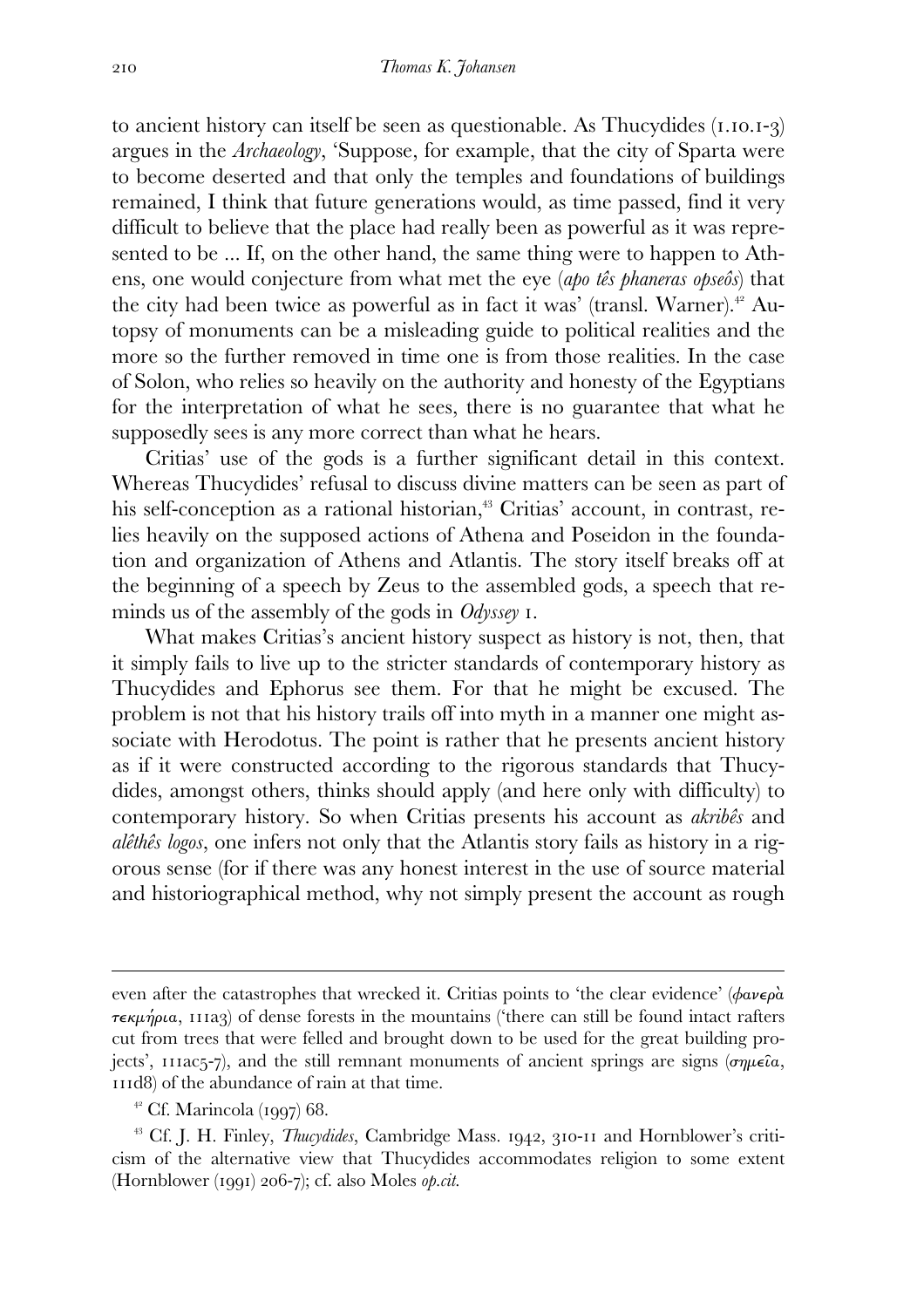and vaguely plausible ancient history?), but that the story is a straight out *pseudos* invented for the occasion.

 What, however, would be the point of such an elaborate pretence to historicity? *Rep.*  $414b8-c7$  (just quoted) suggests that the point of inventing stories and presenting them as history is that it makes people believe in the possibility of events they would not believe possible in the present. If so, there is an obvious advantage for Socrates in presenting stories about his ideal citizens as history, as he does in the case of the *muthos* of the three metals. At the end of the latter *muthos* Socrates asks Glaucon 'Can you think of any scheme so that they will believe this story (*muthos*)?', to which Glaucon responds 'No, not they themselves but their sons and then thereafter the rest of the generations'. The story of the three metals is told as a story about the past because we are more likely to believe unlikely things if they are attributed to the past than to the present. Even so, Glaucon suggests that the story will still only be credible to the second generation of citizens in the ideal state. The reason is perhaps that even though we are more credulous when it comes to the past than the present, what we are told about the past still has to bear some measure of resemblance to our present-day experience if we are going to believe it. So it is only once the ideal city *has been* instituted (i.e. with the second generation) that there is anything in the citizens' own experience and upbringing to make this *muthos* seem plausible, even when told as a story about the past. Like the myth of the three metals, I would suggest, the Atlantis story is told as a story about the past so that we may believe in the possibility of events that we might *out of hand* deem impossible if told about the present. The important point about the Atlantis story, then, is not that it is set in the past as such, but rather that it is a setting of which we are ignorant. The story might equally well be set in the future or in the present in some distant location, if that helps us abstract from our present-day experience as the main criterion of what is possible and impossible.<sup>44</sup>

 $44$  Cf. *Rep.* 6.499c-d: 'If then the best philosophical natures have ever been constrained to take charge of the state in infinite time past, or now are in some barbaric region far beyond our ken, or shall hereafter be, we are prepared to maintain our contention that the constitution we have described has been, is or will be realised when this philosophical Muse has taken control of the state. It is not a thing impossible to happen, nor are we speaking of impossibilities. That it is difficult we too admit' (Shorey transl.) with M. F. Burnyeat, 'Utopia and Fantasy: The Practicability of Plato's Ideally Just City', in J. Hopkins and A. Savile (eds.), *Psychoanalysis, Mind and Art*, Oxford 1992, 184. Burnyeat points to the parallel between the communality of women and slaves in the *Republic* and amongst the Agathyrsoi in Herodotus 4.104. By travelling far enough you could find to be custom elsewhere what was ἄτοπον to a Greek. In a sense, Plato exploits both our ignorance of the ancient past and our relative ignorance of foreign lands, for instance Egypt, in order to present his fiction as plausible. Thus both ancient Athens and contemporary Egypt are made to have the institutions of the ideal city.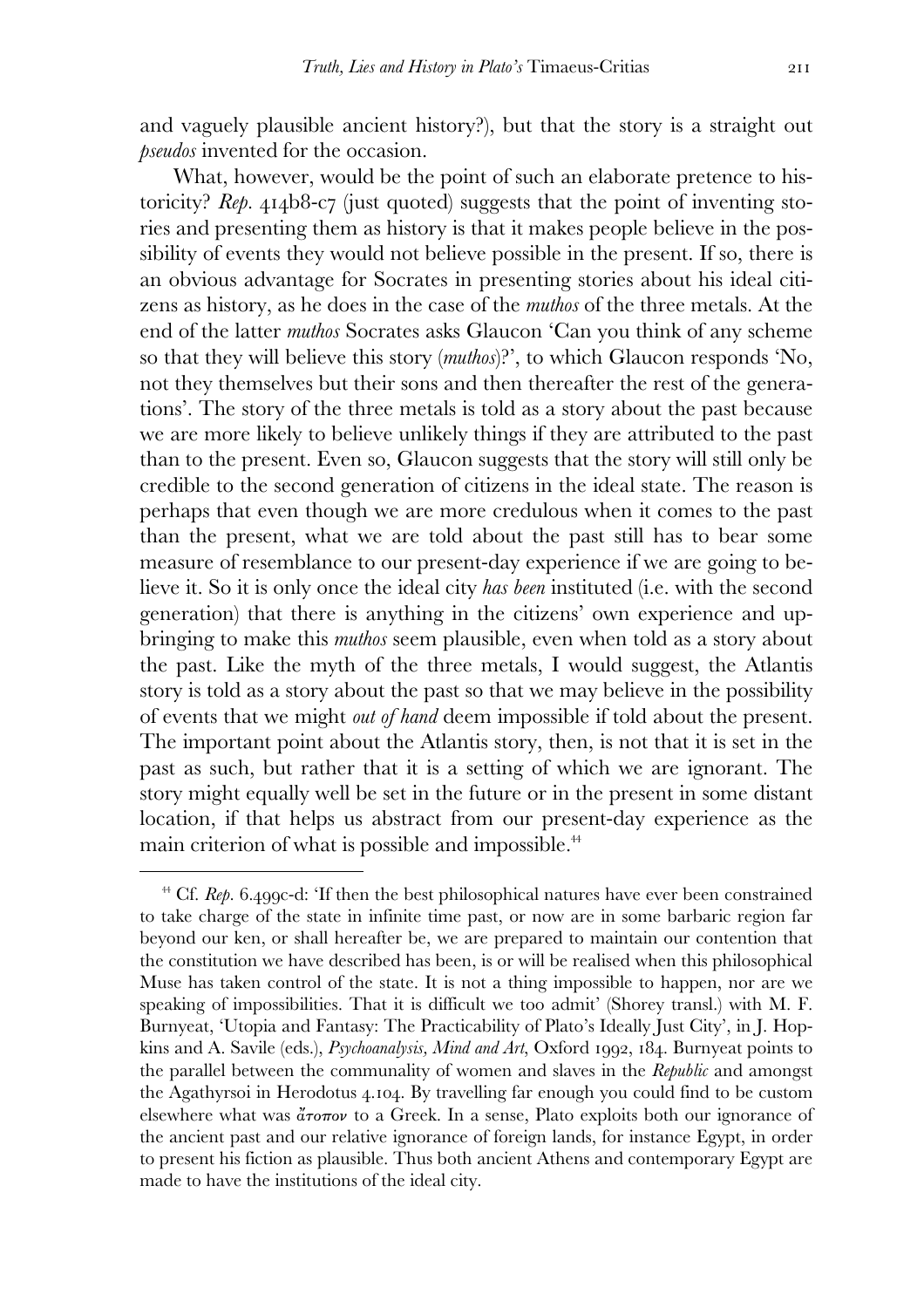I have argued that we should view the Atlantis story in the *Timaeus* as an 'Egyptian story' constructed along the lines of Socrates' recommendations for the poetic use of ancient history in the *Republic*. However, there might seem to be one specific problem for this interpretation, since Socrates, when accepting Critias' story as serving his purpose, says that *to te mê plasthenta muthon all' alêthinon logon einai pammega pou* (26e4): 'the fact that it is not a fabricated story but a true account is a huge affair (*pammega*), I suppose (*pou*)'. However, on closer inspection Socrates' language suggests implied criticism of the distinction. The term '*pammegas*' occurs only three times in Plato and nowhere else in extant Greek literature.<sup>45</sup> According to R.S.W.Hawtrey, *PAN*-compounds generally (though not always) imply disapproval in Plato, sometimes being associated with the sophists (e.g. *passophos*) and sometimes with the world of the senses (e.g. *pantodapos* and *pantoios*).<sup>46</sup> Hawtrey relates the use of '*pammega*' at *Phaedrus* 273a<sub>5</sub> to Phaedrus' 'exaggerated passion for rhetoric' (60) and notes that 'some implicit criticism by Plato may reasonably be assumed' (61). The other two occurrences of *pammega* (*Phaedo* 109a9) and  $\overline{T}$ *im.* 26 $\overline{e}$ <sub>5</sub>) Hawtrey takes to be 'neutral, both occurring in passages of some solemnity' (61). However, given Hawtrey's general argument, it would seem plausible to apply his observation about *pammega* in the *Phaedrus* also to *Timaeus* 26e5 and see the term also here as introducing an element of implicit criticism through rhetorical exaggeration. '*Pou*' should then be taken to strengthen the note of disbelief. $47$  Similarly, Socrates' statement that it is by good fortune (*agathêi tuchêi*) that the Atlantis story has come up since it would be impossible to 'find others if we dismiss these [i.e. the ancient Athenians conceived as historical representatives of the ideal city]'  $(26e-6)$  sounds suspiciously as if he thinks that he is being rather too lucky and that the story might indeed be *plastheis muthos*.

 However, Socrates' irony, such as it is, may not imply that Socrates suspects that Critias' account is *plastheis muthos* rather than *alêthinos logos*. Instead, the irony may imply criticism of the distinction between *plastheis muthos* and

<sup>&</sup>lt;sup>45</sup> Cf. R. S. W. Hawtrey, 'ΠΑΝ-Compounds in Plato', *Classical Quarterly* 23 (1983), 56-65.

*Op.cit.*

<sup>&</sup>lt;sup>47</sup> Cf. J. D. Denniston, *Greek Particles*, Oxford 1959, 490-1: 'From  $\pi \omega$  meaning "somewhere" is developed the sense "I suppose", "I think", the particle conveying a feeling of uncertainty in the speaker. Hence, further,  $\pi \omega$  is used ironically, with assumed diffidence, by a speaker who is quite sure of his ground. The tone of uncertainty, whether real or assumed, is ill-adapted to the precision of history, or to the assertiveness of oratory ...  $\pi \omega$  (κου) admirably suits the easy colloquial style of Herodotus and, par excellence, the ironical bent of Plato, in whom it is very common.' Denniston  $(493)$  mentions *Tim.* 26e as an example of  $\pi \omega$  occurring last in a sentence such that 'doubt is thrown as an afterthought'.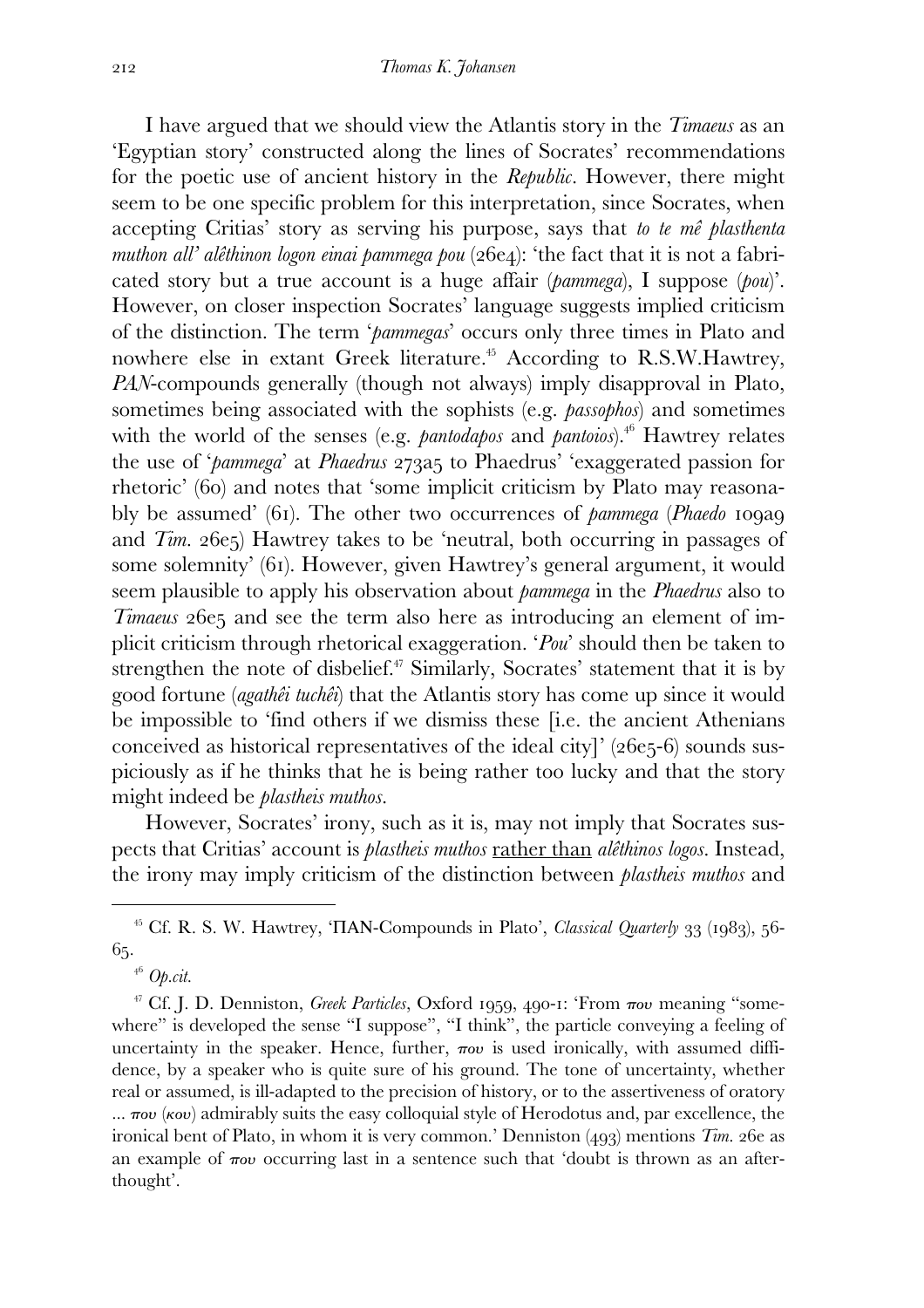*alêthinos logos,* as applied to the subject in hand. In other words, the suggestion may be that we should take the account of his citizens' noble deeds as, in some sense, both *plastheis muthos* and *alêthinos logos*. For even if the Atlantis story fails to be true in a literal historical sense, it may still succeed in being true as an illustration of a general truth. If Plato is making up the Atlantis story according to the guidelines of *Republic* 3, then the story is not simply a lie. Rather, it must be a story that illustrates a truth of some sort. This truth, I have suggested, is the truth about how good citizens would behave in action, my reasons being: (a) that this is the sort of human subject that *Republic* allows for and *Republic* seems to encourage (by analogy with the stories about the gods); (b) that this is the subject that Socrates explicitly says ( $i$  $q$  $e$  $6$ -) he wants portrayed in the *Timaeus*.

 If this is right, Timaeus might be seen as correcting Critias, in line with Socrates' possible irony. After Critias' contrast between his *logos* and Socrates' *muthos*, Timaeus' description of his own account as both *eikôs muthos* and eikôs logos is conspicuous.<sup>48</sup> There may be a connection between Timaeus' use of both *muthos* and *logos* to describe his account and Socrates' jumbling up of the terms in the *Republic*.<sup>49</sup> Not only does Socrates, as we have seen, in principle approve of *muthologia* in the education of the guardians in *Republic* 2-3, but he also describes his own account as *muthologia*.<sup>50</sup> A central tool in such *muthologia* is the use of images (*eikones*). Socrates repeatedly uses *eikones* to illustrate an aspect of theory, particularly when the truth, if served straight up, would appear to be beyond the grasp of the interlocutor.<sup> $51$ </sup> Thus the Sun is an *eikôn* of Goodness (509a9), the Cave an *eikôn* of our present condition  $(515a4, 517a8)$ , whilst the ship with its unruly crew is an *eikôn* for the attitude of society to philosophers at 488a-489e. However, the *eikôn* at *Rep.* 9.588bff. is particularly informative:

'Now then, having determined the power and quality of justice and injustice, let us have a little conversation with him [who said that injustice was a gain to the perfectly unjust who was thought to be just],—What shall we say to him?—Let us make an image of the soul in words  $\epsilon \vec{i} \kappa \vec{v}$ 

<sup>&</sup>lt;sup>48</sup> E.g.: τὸν εἰκότα μῦθον (29d2), κατὰ λόγον τὸν εἰκότα (30b7), τὴν τῶν εἰκότων λδγων δύναμιν (48d3), κατὰ τὸν εἰκότα λόγον (55d5), τὸν εἰκότα μῦθον (68d2).

<sup>&</sup>lt;sup>49</sup> Cf. Rowe (forthcoming).

<sup>&</sup>lt;sup>50</sup> 376d9: <sup>"</sup> "θι οὖν, ὥσπερ ἐν μύθω μυθολογοῦντες τε καὶ σχολὴν ἄγοντες λόγω παιδεύωμεν τούς ἄνδρας; 501e4: ή πολιτία, ην μυθολογοῦμεν λόγ*φ*.

 $5<sup>T</sup>$  Cf. 506d-e with 533a1-3: 'You won't be able to follow me there, my dear Glaucon,' I said, 'which is a pity, because there'd be no shortage of determination from me, and what you'd see there wouldn't be an image (είκόνα) of what we're talking about: you'd see the truth itself  $(a\vec{v}\tau\vec{o}\tau\vec{o}\hat{a}\lambda\eta\theta\vec{\epsilon}s)$  ...' (transl. Waterfield).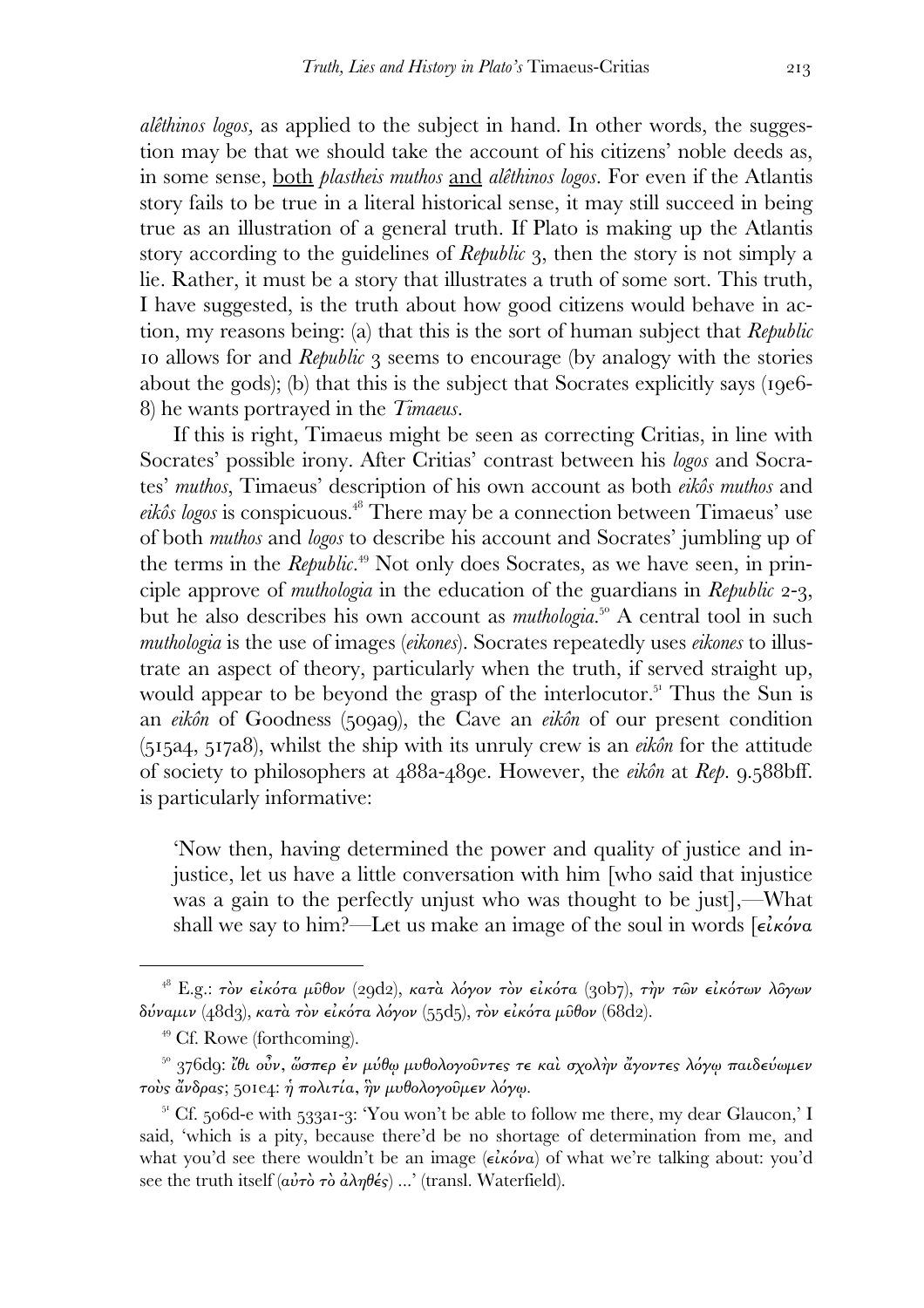πλάσαντες τῆς ψυχῆς λόγῳ] that he may have his own words presented before his eyes.—Of what sort?—An ideal image of the soul, like the composite creations of ancient mythology  $[μυθολογοῦνται παλαιαί]$ , such as the Chimera or Scylla or Cerberus, and there are many others in which two or more different natures are said to grow into one.—There are said to have been such unions.—Then do you now model  $(\pi \lambda d \tau \tau \epsilon)$ the form of a multitudinous, many-headed monster, having a ring of heads of all manner of beasts, tame and wild, which he is able to generate and metamorphose at will.—You suppose marvelous powers in the artist (πλάστου); but, as language is more pliable ( $\epsilon \dot{\nu} \pi \lambda \alpha \sigma \tau \acute{\sigma} \tau \epsilon \rho \acute{\sigma} \nu$ ) than wax or any similar substance, let there be  $(\pi \epsilon \pi \lambda \dot{\alpha} \theta \omega)$  such a model as you propose.' (599b6-d2, transl. Jowett with alterations)

Socrates here casts himself in the role of the ancient mythologists. Like them he will fashion  $(\pi \lambda d \tau \tau \epsilon \nu)$  an  $\epsilon \lambda d \nu$ .<sup>52</sup> The  $\epsilon \lambda d \nu$  closely reflects the tripartite theory of the soul and the way in which the souls of the just and the unjust are differently organized. The  $\epsilon \cdot \epsilon \cdot \omega \cdot \omega$  is supposed to clinch the argument (cf. 58qb-c) against Thrasymachus initiated in Book I, so it cannot, any more than the central images of the Sun or the Cave, be dismissed as a mere ornamental flourish. Yet Socrates compares this  $\epsilon \dot{\iota} \kappa \dot{\omega} \nu$  to the product of  $\mu \nu \theta$ oλογία and emphasizes throughout that the image is a fabrication (πλάττειν).

 There are lessons here to be learned, I would suggest, also for the *Timaeus*. Firstly, the opposition between  $\pi \lambda \alpha \partial \theta \epsilon \delta \varsigma$  and  $\alpha \lambda \eta \theta \iota \nu \delta \varsigma$  λόγος cannot be upheld in the case of εἰκόνες. The εἰκών of the composite beast in *Rep.*  is both a fabrication *and* true in the sense of illustrative of correct psychological and moral theory. The term ' $\mu\nu\theta$ ολογία' is appropriately applied to the production of such  $\epsilon \cdot \epsilon' \cdot \epsilon' \cdot \epsilon'$  insofar as it makes something up ( $\pi \lambda \Delta \tau \tau \epsilon \nu$ ) which is literally false ( $\mu \hat{\nu} \theta$ os) but is also illustrative of a rational truth (λόγος). Secondly, the demiurge in the *Timaeus* makes the world as an *eikôn* of the eternal model. In this respect the demiurge, and not Timaeus, can be compared to Socrates in the *Republic* when *he* fashions (πλάττειν) a likeness of an intellectual truth.<sup>53</sup> However, by attempting to explain the creation as an εἰκών of the eternal model Timaeus might be said to recreate the world in his λόγος.<sup>54</sup> On two occasions Critias and Timaeus talk about

<sup>&</sup>lt;sup>52</sup> Cf. 588d10: 'περίπλασον δε αὐτοῖς ἔξωθεν ενὸς εἰκόνα...'.

<sup>&</sup>lt;sup>53</sup> Cf. πλάττειν (42d6), πλάσας (50a6, 73c8, 74a2), πλασθέντι (78c3).

<sup>&</sup>lt;sup>54</sup> For a discussion of the analogy between Timaeus' account and the demiurge's creation, cf. C. Osborne, 'Space, Time, Shape, and Direction: Creative Discourse in the *Timaeus*' in C. Gill and M. M. McCabe (eds.), *Form and Argument in Late Plato*, Oxford 1996, 179-212.